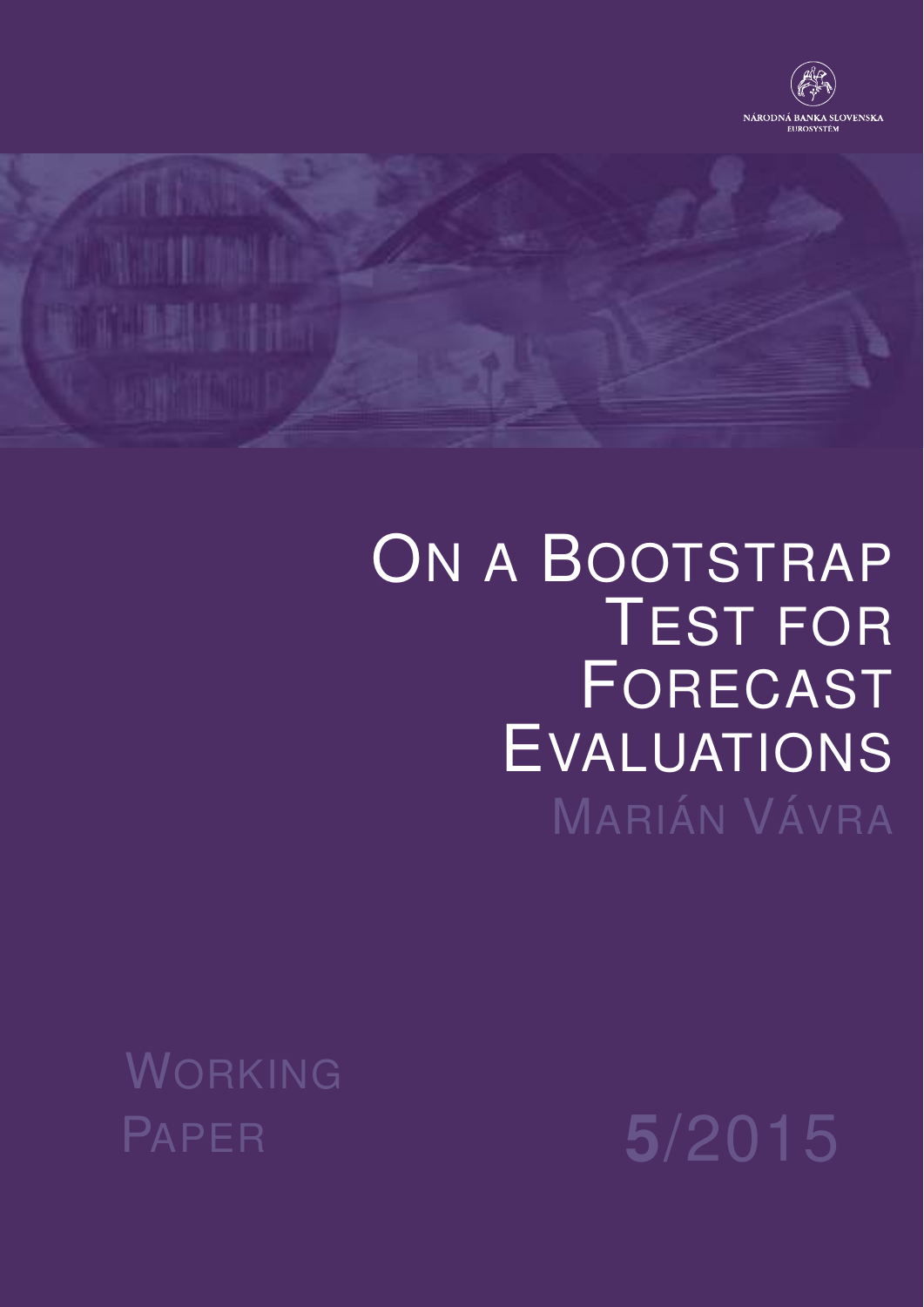

© National Bank of Slovakia www.nbs.sk Imricha Karvaša 1 813 25 Bratislva

reserarch@nbs.sk

June 2015

ISSN 1337-5830

The views and results presented in this paper are those of the authors and do not necessarily represent the official opinions of the National Bank of Slovakia.

All rights reserved.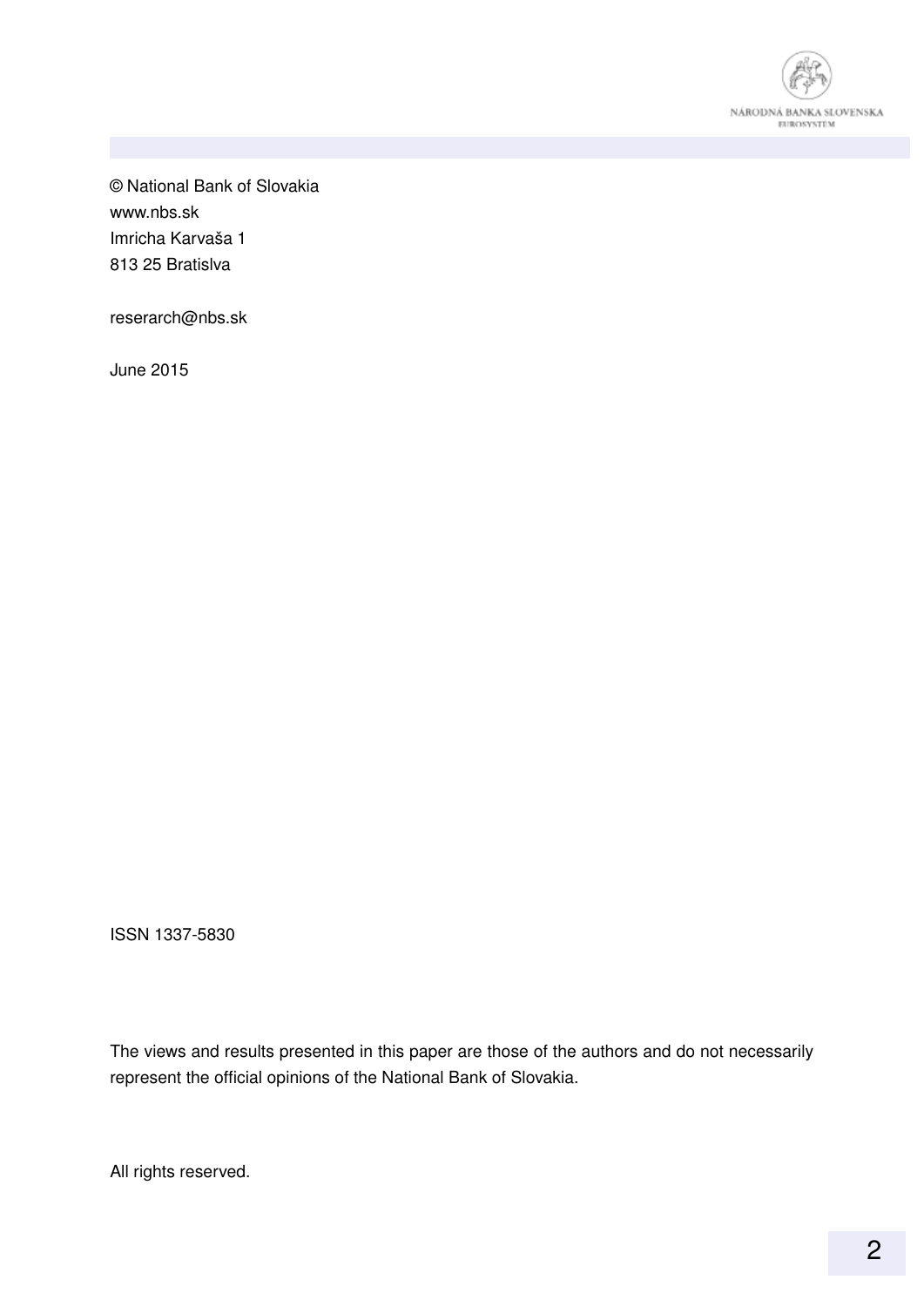

#### On a Bootstrap Test for Forecast Evaluations<sup>1</sup>

Working paper NBS

Marián Vávra<sup>2</sup>

#### Abstract

This paper is concerned with the problem of testing for the equal forecast accuracy of competing models using a bootstrap-based Diebold-Mariano test statistic. The finite-sample properties of the test are assessed via Monte Carlo experiments. As an illustration, the forecast accuracy of the US Survey of Professional Forecasters is compared to that of an autoregressive model. The empirical results indicate that professionals beat AR models systematically only for a single economic variable – the unemployment rate.

JEL classification: C12, C15, C32, C53 Key words: Forecast evaluation; Diebold-Mariano test; Sieve bootstrap

Downloadable at http://www.nbs.sk/en/publications-issued-by-the-nbs/working-papers

<sup>&</sup>lt;sup>1</sup>I would like to thank Zacharias Psaradakis, Ron Smith, and participants in the Research Seminar at the NBS for useful comments and interesting suggestions. All remaining errors are only mine.

 $2^{\circ}$ Marián Vávra, Research Department of the NBS.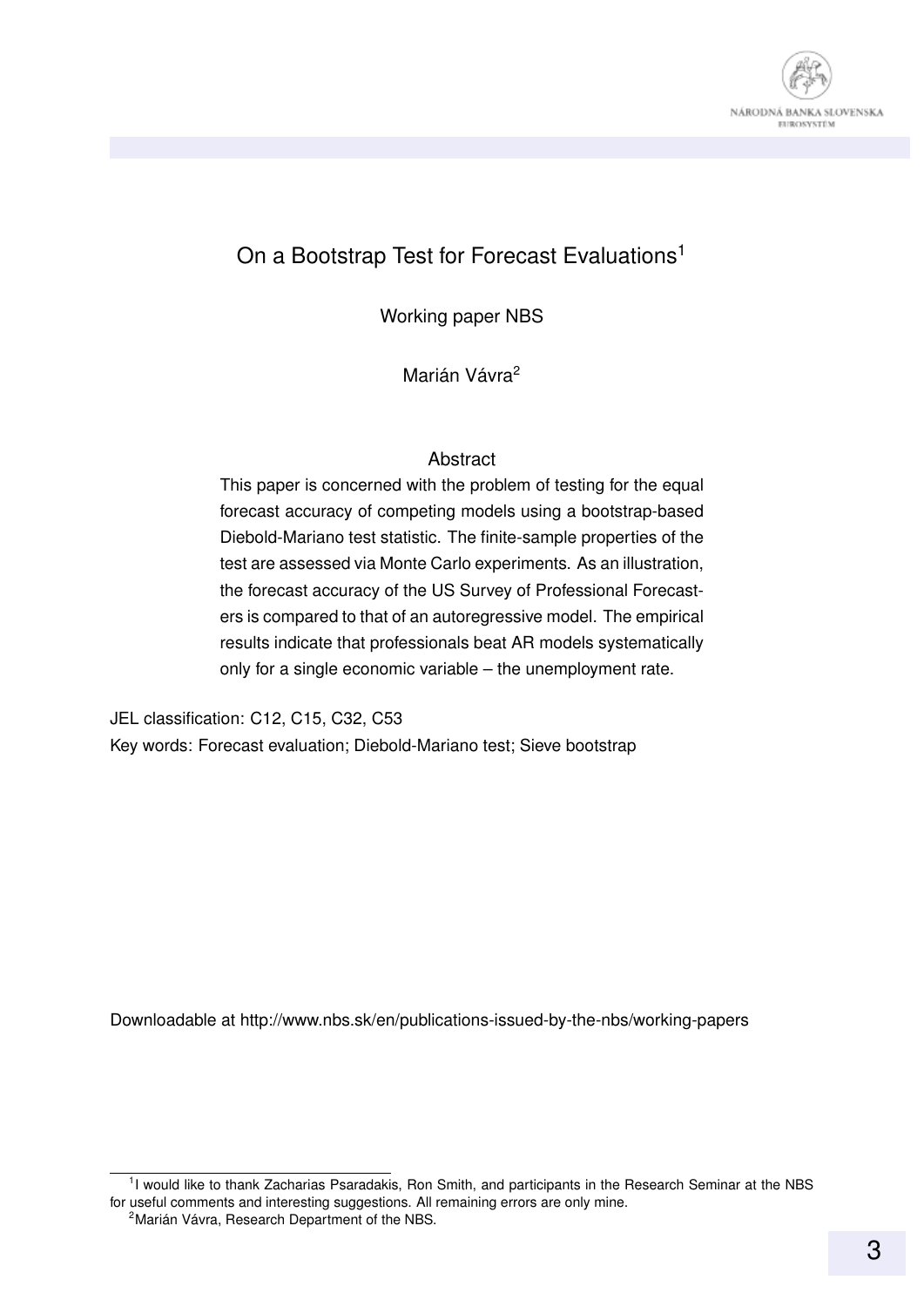## **1. INTRODUCTION**

It is nowadays well understood that monetary policy should be forward-looking in order to efficiently impact the economy and achieve its policy goals. For this purpose, central banks use a suite of models to forecast key economic variables (see, e.g., Kapetanios, Labhard, and Price (2008) for a survey). The evaluation of the forecast accuracy of competing models is thus of the fundamental importance for central banks not only for selecting the "best" forecasting tools but also for further development of the progressive forecasting methods.

Two classes of statistics for testing predictive ability have become particularly popular in the literature: (i) equal predictive ability (EPA) tests (see, e.g., West (1996) and Diebold and Mariano (1995)); and (ii) superior predictive ability (SPA) tests (see, e.g., White (2000) and Hansen (2005)). We focus on the EPA family of tests for the following reasons: (i) Unlike the EPA statistics, the SPA ones (e.g. the White's reality check) require the specification of the benchmark model for comparison. Forecast inference is thus conditional on the benchmark. In practice, however, one can face situations when it might be difficult to find a natural benchmark (see Section 4 for an example); (ii) Moreover, inference from the SPA tests seems to be more suitable when comparing a large number (i.e. hundreds or even more) of competing models<sup>3</sup>, whereas inference from the EPA tests is very convenient for comparison of several competing models (usually the case in empirical macroeconomics).

In this paper, special attention is paid to a test statistic proposed by Diebold and Mariano (1995) which is a prominent member of the EPA family. Although the Diebold-Mariano (DM) test is conceptually simple, easy to calculate, and very popular in empirical macroeconomics and finance, its finite sample properties are not satisfactory  $-$  in fact, the magnitude of a size distortion makes the DM test unreliable for empirical applications (see Tables 1– 2 in this paper). This paper contributes to the literature by considering a bootstrap-based Diebold-Mariano (BDM) statistic. It is shown that the BDM test is very easy to compute, it has very good size and reasonable power properties in finite samples, which makes the BDM test conservative, yet reliable for empirical applications.

The paper is organized as follows. The original and bootstrap-based Diebold-Mariano test statistics are discussed in Section 2. Section 3 examines the finite-sample properties of both statistics by means of Monte Carlo experiments. Section 4 presents an application of the tests to the selected indicators from the US Survey of Professional Forecasters. Section 5 summarizes and concludes.

 $3$ For instance, White (2000) uses the reality check approach when comparing 3,654 competing forecast strategies for asset returns.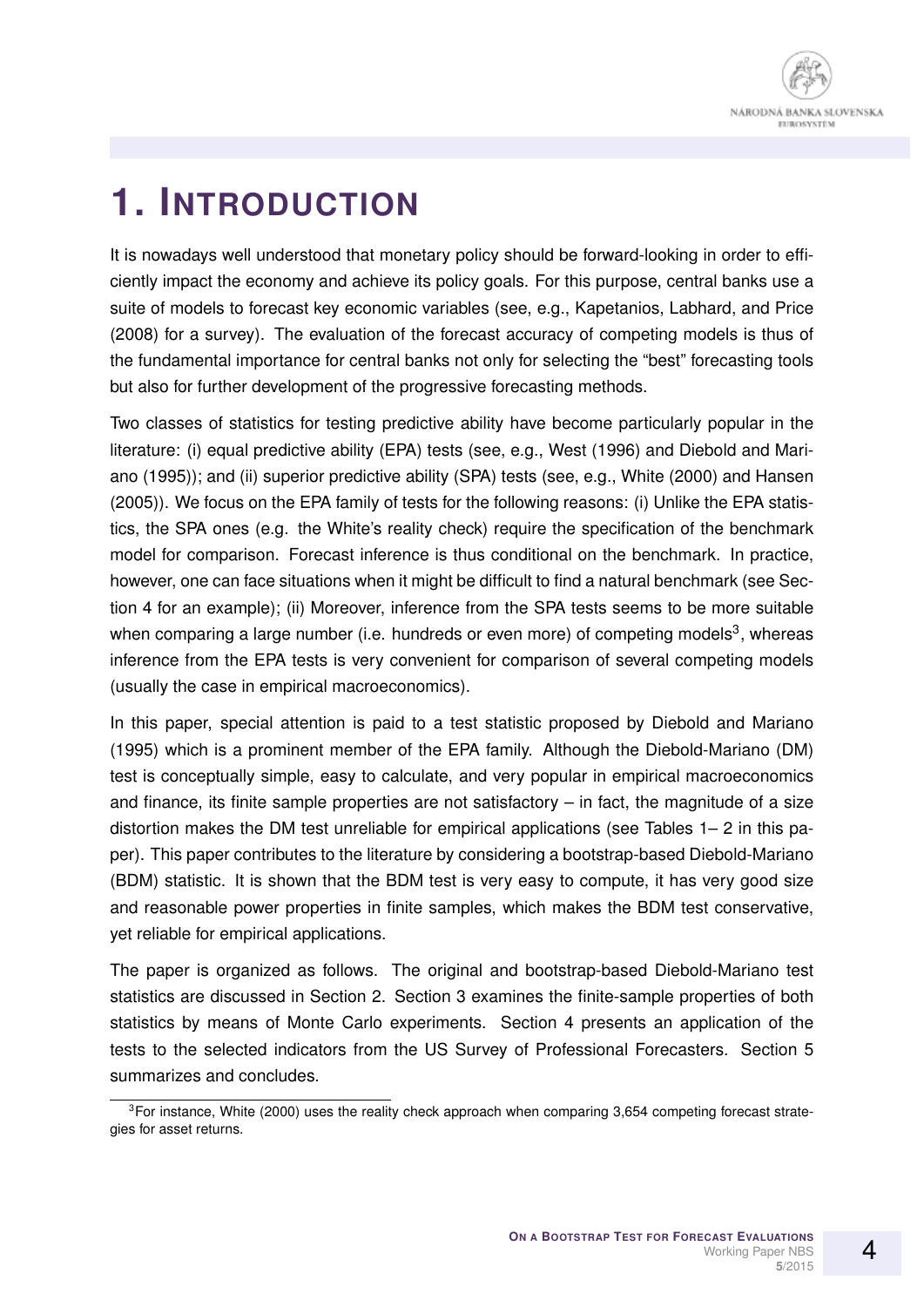

## **2. ORIGINAL AND BOOTSTRAP DIEBOLD-MARIANO TESTS**

Consider  $\{(X_{1,t}, X_{2,t}): t \in \mathbb{Z}\}\$  of being a pair of the covariance stationary and pairwise correlated forecast errors coming from two alternative (non-nested) models. Then, Diebold and Mariano (1995) proposed a conceptually simple statistic for testing the equal forecast accuracy of two competing models based on testing that the population mean of the loss differential  $\mathbb{E}(d_t) = \mathbb{E}[G(X_{1,t}) - G(X_{2,t})]$  is zero, where  $G(X)$  represents a loss function. The authors consider a mean squared error (MSE) measure for which  $G(X) = X^2$ .<sup>4</sup> It follows from the CLT of dependent observations (see White (2001, Theorem 5.20)) that

$$
\sqrt{n}(\bar{d}-\mathbb{E}(d_t)) \stackrel{d}{\longrightarrow} N(0,\sigma^2),\tag{1}
$$

where  $\bar{d}=n^{-1}\sum_{t=1}^n(X_{1,t}^2-X_{2,t}^2)$  stands for a sample analogy of the loss differential and  $\sigma^2=$  $\sum_{j=-\infty}^{\infty}\gamma_j$  denotes the long-run variance and  $\gamma_j$  stands for the autocovariance at lag  $j.^5$  The authors propose to use a standard *t*-test for testing the null hypothesis that  $\mathbb{E}(d) = 0$ , that is

$$
\mathcal{D} = \sqrt{n} \left( \frac{\bar{d}}{\hat{\sigma}} \right) \xrightarrow{d} N(0, 1), \quad \text{as} \quad n \to \infty.
$$
 (2)

The null hypothesis of the equal forecast accuracy is rejected at the nominal level  $0 < \alpha < 1$ once  $|\mathcal{D}| > q_{1-\alpha/2}$ , where  $q_{1-\alpha/2}$  is the  $1-\alpha/2$  quantile of the  $N(0,1)$  distribution.<sup>6</sup> Motivated by the literature on estimation of the asymptotic variance in the presence of weak dependence, the following estimator is used

$$
\hat{\sigma}^2 = \sum_{j=-m}^{m} w(j/m)\hat{\gamma}_j, \quad \text{where} \quad w(j/m) = \left(1 - \frac{|j|}{m+1}\right),\tag{3}
$$

where  $w(\cdot)$  are the Bartlett weights, m is a real-valued bandwidth such that  $m \to \infty$  and  $m/n \to$  $0$  as  $n\to\infty$ , and  $\hat\gamma_j=n^{-1}\sum_{t=j+1}^n(d_t-\bar d)(d_{t-j}-\bar d)$  denotes a sample autocovariance at lag j. The lag order  $m$  is usually determined using an automatic lag selection procedure proposed by Newey and West (1994).<sup>7</sup>

<sup>&</sup>lt;sup>4</sup>Note that other loss functions can be considered as well. See Remark 4 in this paper.

<sup>5</sup>Note that the Gaussian distribution asymptotically holds also for nested forecasting models provided that the forecast horizon is fixed and the sample size increases (see West (2006)).

 $6$ Note that the DM test can be used for testing the one-sided hypothesis as well.

<sup>&</sup>lt;sup>7</sup>Note that the lag order  $m$  is sometimes linked to the forecast horizon  $h$  (see Harvey, Leybourne, and Newbold (1997, p. 282)). This argument is motivated by the fact that the h-step ahead forecast errors from dynamic time series models (e.g. ARMA models) follow an MA( $h - 1$ ) process. However, this assumption holds under rather unrealistic assumptions such that the model is correctly identified (i.e. the error terms are white noise) and the model parameters are known. Therefore, we hold the view that a Wold representation provides a more realistic approximation to the true data generating process of empirically observed forecast errors. See also Appendix A for further details.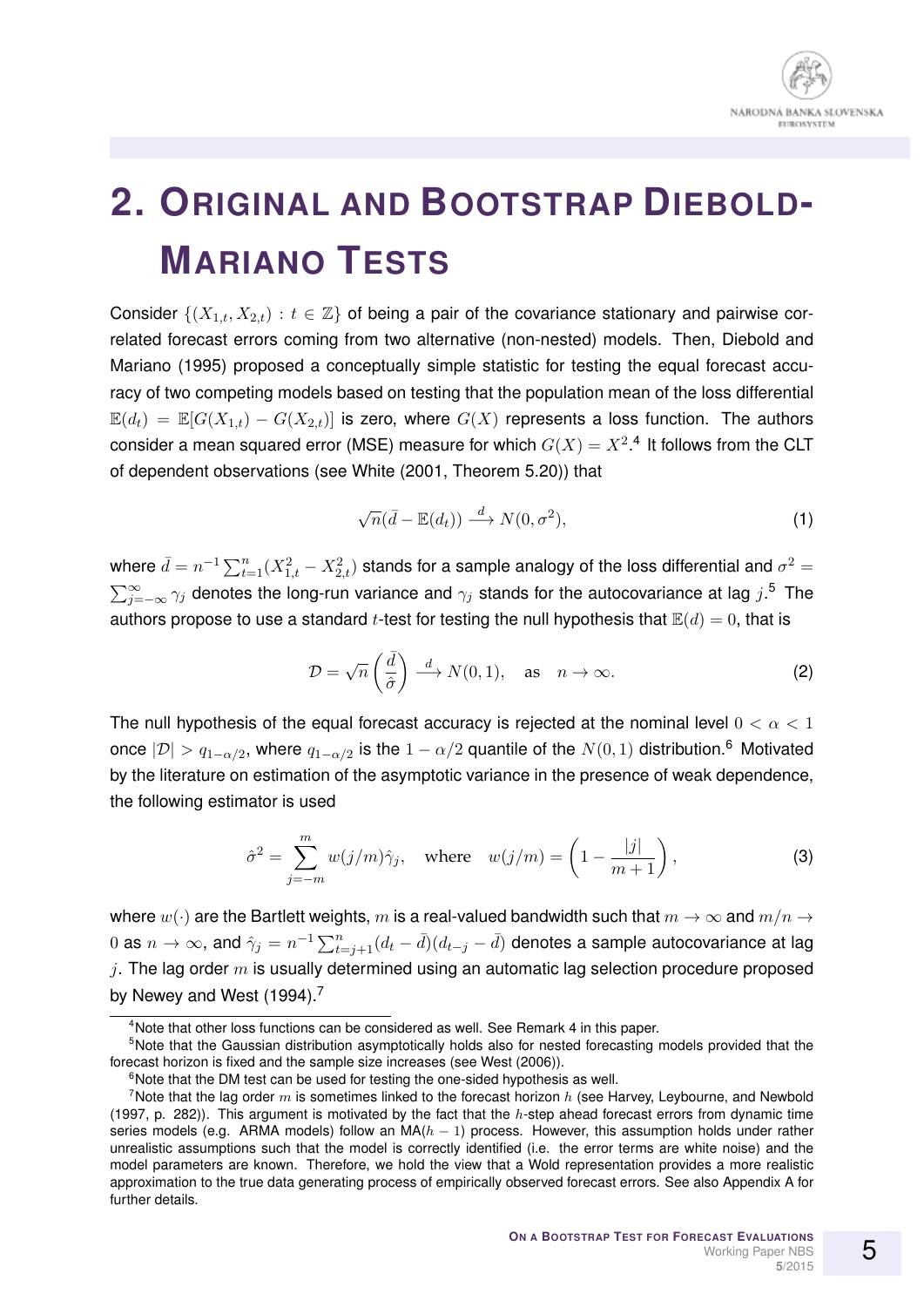

It is worth remarking that the finite sample properties of the DM test are poor – the test suffers from a serious size distortion which increases with the persistence of the forecast errors and with the forecast horizon (see, e.g., Harvey, Leybourne, and Newbold (1997) for Monte Carlo evidence). The small-sample correction of the DM test discussed in Harvey, Leybourne, and Newbold (1997) altogether with using the Student  $t$  distribution as the limiting distribution in (2) provide only a marginal improvement to a size distortion. The main problem with the DM test is that although consistency of the estimator in (3) is well established in the literature (see Andrews (1991, Theorem 1)), it is highly inaccurate (downward biased) for persistent stochastic processes in finite samples (see Andrews (1991)). As a result, convergence of the empirical distribution of the DM statistic to its limiting Gaussian (or Student) distribution is rather slow. Andrews and Monahan (1992) and Müller (2014) suggest to pre-white the observed data with a fixed-order AR (AR(1) respectively) model and use the estimated parameters to calculated the target quantity (i.e. the long-run variance in our case).<sup>8</sup> Although the authors demonstrate some improvements in estimates of the long-run variance in finite samples, the problem here is that this approach requires the existence of the closed-form expression of the target quantity. This fact limits the use of this approach in practice. Another, and a more general solution, is to apply a bootstrap technique to calculate the long-run variance (see Goncalves and Vogelsang (2011)). This approach is particularly useful in cases where the limiting distribution of a given statistic is an asymptotically pivotal quantity (as in our case – see (2)) (see Davison and Hinkley (1997, p. 40)).

Without loss of generality we consider a real-valued Wold representation for the bivariate forecast errors $^{\mathbf{\Theta}}\, \boldsymbol{x}_t = (X_{1,t}, X_{2,t})'$  given by

$$
x_t = \mu + \sum_{j=1}^{\infty} \psi_j \epsilon_{t-j} + \epsilon_t, \quad t \in \mathbb{Z},
$$
 (4)

where  $\mu\,\in\,\mathbb{R}^2$  and the error sequence  $\{\epsilon_t\,:\,t\,\in\,\mathbb{Z}\}$  is assumed to be a strictly stationary and ergodic vector of innovations such that  $\mathbb{E}(\epsilon_t)=0,$   $\mathbb{E}(\epsilon_t\epsilon'_t)=\boldsymbol{\Sigma},$  which is a symmetric and positive definite matrix,  $\mathbb{E}(||\bm{\epsilon}_t||^8)<\infty$  and the density function  $f(\bm{\epsilon}_t)$  is absolutely continuous on  $\mathbb{R}^2.10$  Additionally, we assume the spectral density matrix of  $x_t$  fulfils the boundedness condition – eigenvalues of the density matrix are uniformly bounded away from zero at all frequencies  $\lambda \in [-\pi, \pi]$ . Under additional mild assumption about invertibility, it is easy to show that the

 $^8$ For instance, the long-run variance of an AR(1) process is  $\gamma_0=\sigma^2/(1-\phi^2),$  where  $\phi$  denotes the AR coefficient and  $\sigma^2$  is the residual variance.

<sup>&</sup>lt;sup>9</sup>It is worth remarking that a Wold representation is often considered as a representative stochastic process for forecast errors in the literature (see, e.g., Diebold and Lopez (1996) or Mariano and Preve (2012)). See also Footnote 7 and Appendix A for further details.

 $10$ Note that a rather strict moment condition can be weaken using a different loss function. For instance, when considering the mean absolute error loss function, only the first four moments are required to be finite.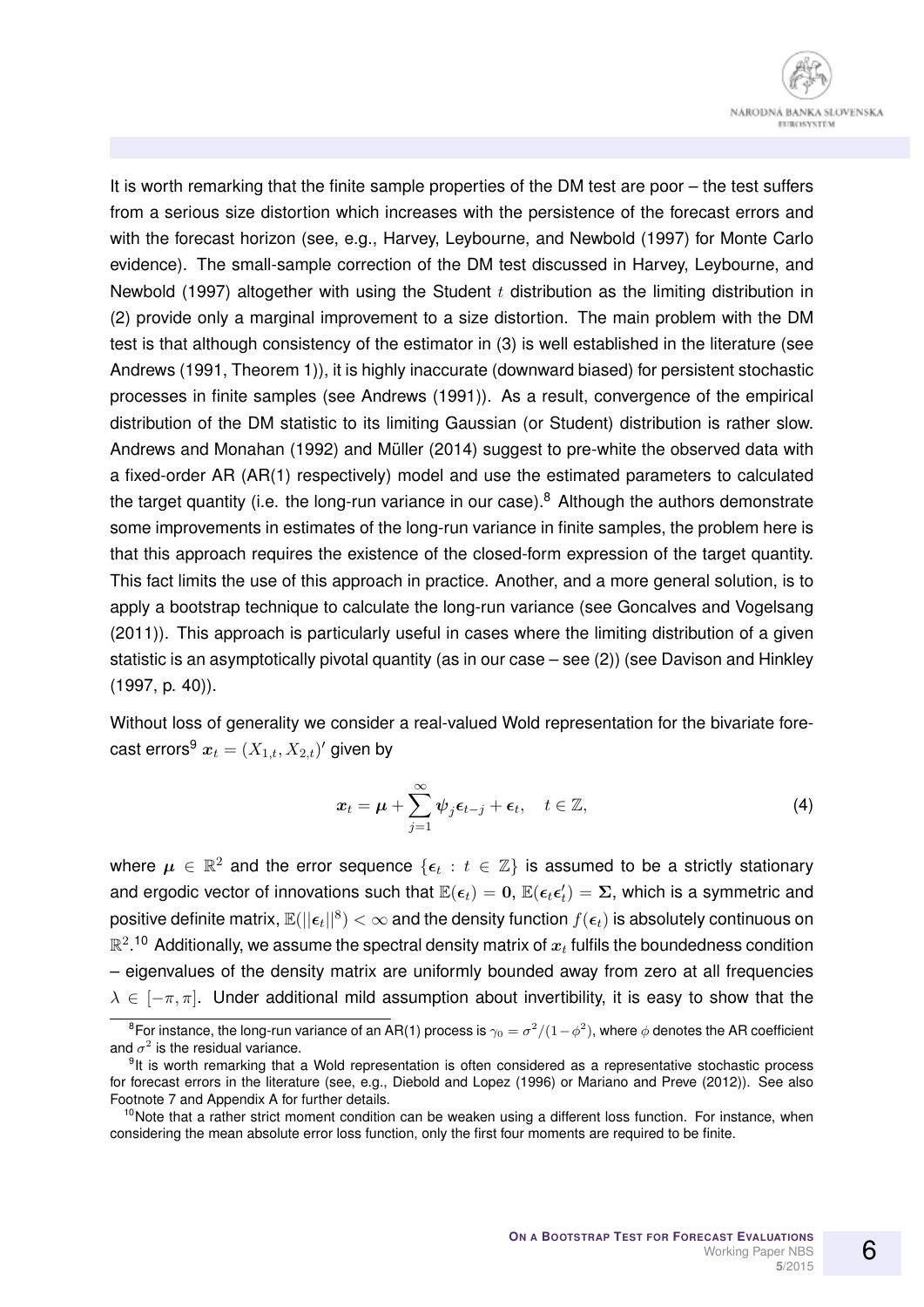

process in (4) can be rewritten into the form of a bivariate VAR( $\infty$ ) model

$$
x_t = c + \sum_{j=1}^{\infty} \phi_j x_{t-j} + \epsilon_t, \quad t \in \mathbb{Z},
$$
 (5)

where the roots of the lag polynomial  $\det(\bm{I} \!-\! \sum_{j=1}^{\infty}\bm{\phi}_j z^j)$  lie outside the unit disk and  $\bm{I}$  denotes a (2 × 2) identity matrix. We also assume that the summability condition  $\sum_{j=-\infty}^{\infty}(1+|j|)||\Gamma_j|| <$  $\infty$  holds, where  $\Gamma_j$  is the vector autocovariance of  $x_t$  at lag j. These conditions are necessary to ensure to validity of a bootstrap procedure discussed in the next paragraph (see condition A in Meyer and Kreiss (2014)).

The functional form of weakly dependent forecast errors in (5) immediately suggests the use of a VAR-sieve bootstrap of Paparoditis (1996) and Meyer and Kreiss (2014) to calculate more accurate critical values of the DM statistic in finite samples. The VAR-sieve bootstrap is particularly attractive because VAR modelling is a well-studied problem in the literature and, therefore, the procedure can be implemented in a straightforward way (see, e.g., Choi and Hall (2000), Psaradakis (2003a,b), Alonso, Peña, and Romo (2002, 2003), Chang and Park (2003), Kapetanios and Psaradakis (2006), Gonçalves and Kilian (2007), Poskitt (2008), Fuertes (2008), Palm, Smeekes, and Urbain (2010), Psaradakis (2015) for other applications of a sieve bootstrap).

The procedure applied to generate bootstrap based critical values of the Diebold-Mariano test statistic (BDM) is summarized in the following algorithm.

- **Algorithm 1** (i) Select an appropriate lag order p of a VAR model for a bivariate forecast error vector  $\{ \boldsymbol{x}_t : t = 1, \dots, n \}$  using the Akaike information criterion (AIC), where the lag order is restricted by  $0 \le p \le 5 \log_{10}(n)$ , where *n* denotes the sample size.<sup>11</sup>
- (ii) Estimate the unknown VAR parameters by the multivariate least-squares (LS) method (see Lütkepohl (2005, Ch. 3). Note that the setup of the the upper lag order is sufficient to ensure consistency of the estimated VAR parameters at the desired rate (see condition B in Meyer and Kreiss  $(2014)$ ).<sup>12</sup>
- (iii) Construct a sequence of the estimated residuals  $\{\hat{\epsilon}_t: t=p+1,\ldots,n\}$  by the recursion

$$
\hat{\boldsymbol{\epsilon}}_t = \boldsymbol{x}_t - \hat{\boldsymbol{c}} - \sum_{j=1}^p \hat{\boldsymbol{\phi}}_j \boldsymbol{x}_{t-j}.
$$

 $11$ Note that other lag order selection criterion such as the Bayesian information criterion (BIC) could be used, but since the processes are not assumed to be of finite dimensions, the AIC is asymptotically efficient (see Shibata (1980))

 $12$ In contrast to Bühlmann (1997) and Meyer and Kreiss (2014), who implemented the Yule-Walker (YW) estimator, we rely on the multivariate LS estimator. The main reason for doing so is that the LS estimator produces superior results as compared to the YW estimator (see Tjøstheim and Paulsen (1983)).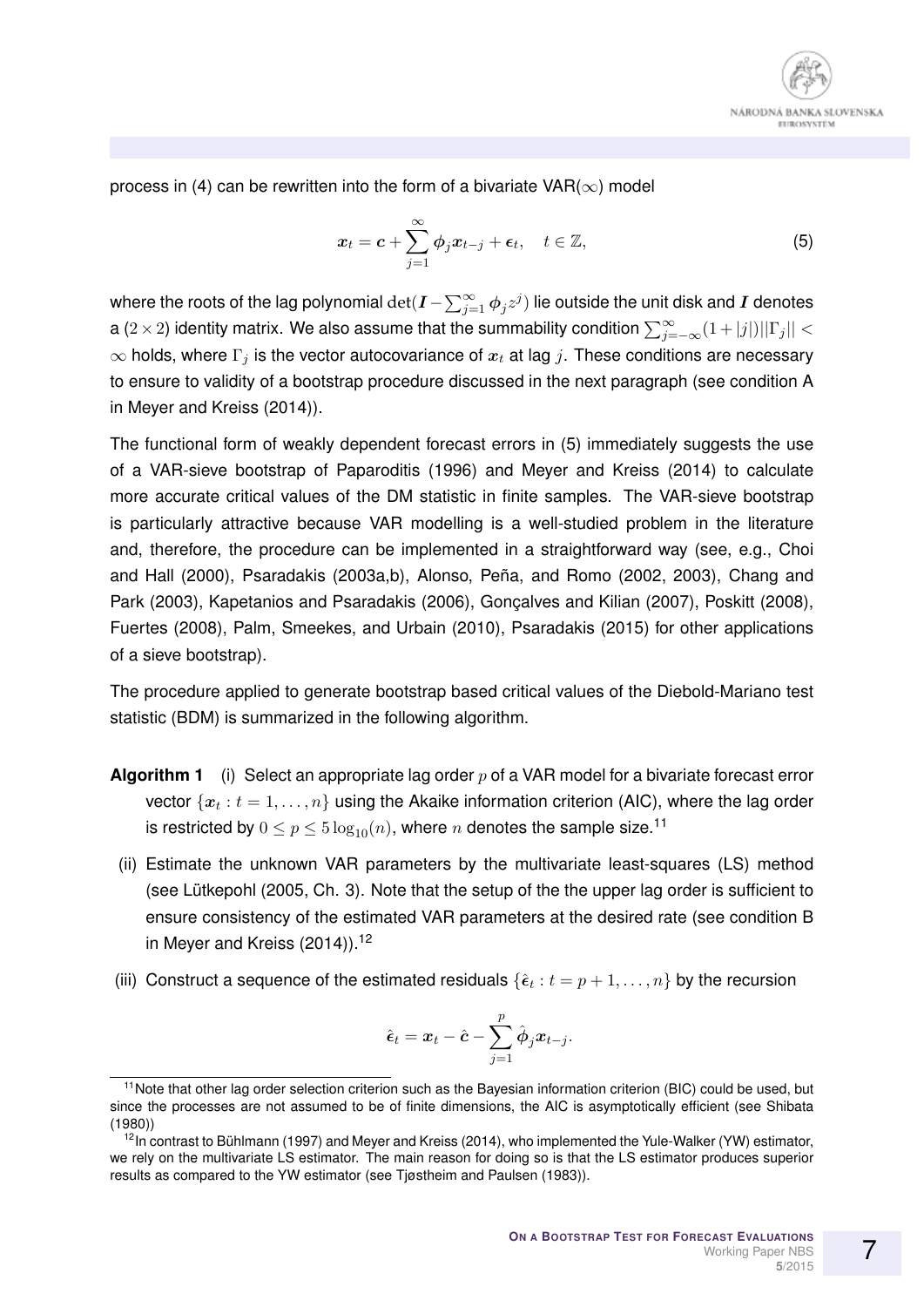(iv) Draw a random vector  $\{\hat{\epsilon}_t^* : t = 1, \ldots, n + 100\}$  from a bivariate empirical distribution function given by

$$
\hat{F}_n(\boldsymbol{u}) = \frac{1}{n-2p-1} \sum_{t=p+1}^n \mathbb{I}(\hat{\boldsymbol{\epsilon}}_t \leq \boldsymbol{u}),
$$

where  $\mathbb{I}(\cdot)$  denotes a standard indicator function and  $\bm{u}\in\mathbb{R}^2.$ 

(v) Generate bootstrap replicates  $\{x_t^*: t = 1, \ldots, n + 100\}$  by the recursion

$$
\boldsymbol{x}_t^* = \hat{\boldsymbol{c}} + \sum_{j=1}^p \hat{\boldsymbol{\phi}}_j \boldsymbol{x}_{t-j}^* + \hat{\boldsymbol{\epsilon}}_t^*.
$$

where the process is initiated by a vector of sample averages  $(\bm{x}_{-p+1}^*,\ldots,\bm{x}_0^*)=(\bar{x},\ldots,\bar{x})$ where  $\bar{x}=n^{-1}\sum_{t=1}^n x_t.$  The first 100 data points are then discarded in order to eliminate start-up effects and the remaining  $n$  data points are used. Consistently with the null hypothesis (i.e. the equality of mean squared forecast errors:  $\mathbb{E}(X_{1,t}^2)=\mathbb{E}(X_{2,t}^2)),$  generate the normalized bootstrap vector  $\boldsymbol{z}^*_t = (Z_{1,t}^*,Z_{2,t}^*)'$  according to

$$
Z_{1,t}^{*} = X_{1,t}^{*} \sqrt{(\omega_1^2 + \omega_2^2)/2\omega_1^2},
$$
  

$$
Z_{2,t}^{*} = X_{2,t}^{*} \sqrt{(\omega_1^2 + \omega_2^2)/2\omega_2^2},
$$

where  $\omega_i^2 = n^{-1} \sum_{t=1}^n X_{i,t}^2$  denotes the sample second raw moment.

- (vi) Construct a bootstrap analogy of the DM test statistic  $B^*$  using (2)-(3) but calculated from the normalized bootstrap samples  $\{\boldsymbol{z}_t^*: t = 1, \ldots, n\}.$
- (vii) Repeat steps (iv)–(vi) independently  $B$  times to get a sample of the bootstrap DM statistics  $\{\mathcal{B}_{j}^{*}: j = 1, \ldots, B\}$ . Then, the sampling distribution of the  $\mathcal B$  test statistic is approximated by the empirical distribution function associated with  $\{\mathcal{B}_{j}^* \,:\, j\,=\,1,\ldots,B\}$ :  $H^*(u)=B^{-1}\sum_{j=1}^B I(\mathcal{B}^*_j\leq u),$  where  $u\in\mathbb{R}.$  Finally, a bootstrap test of the nominal level  $\alpha$  rejects the null hypothesis if

$$
|\mathcal{B}| > \inf\{u : H^*(u) \ge (1 - \alpha/2)\},\
$$

where  ${\cal B}$  is the DM test statistic obtained from the observed samples  $\{ {\bm x}_t : t = 1, \ldots, n \}.$ 

**Remark 1:** Since the DM test in (2) is constructed by rewriting (1), it is fully sufficient to focus on the quantity  $\bar{d}$ , the sample loss differential, when proving the validity of the VAR-sieve bootstrap. Note that  $\bar{d}$  can be also written as follows

$$
\bar{d} = \frac{1}{n} \sum_{t=1}^{n} \left( X_{1,t}^2 - X_{2,t}^2 \right) = \frac{1}{n} \sum_{t=1}^{n} \delta'(x_t \odot x_t) = \frac{1}{n} \sum_{t=1}^{n} g(x_t), \tag{6}
$$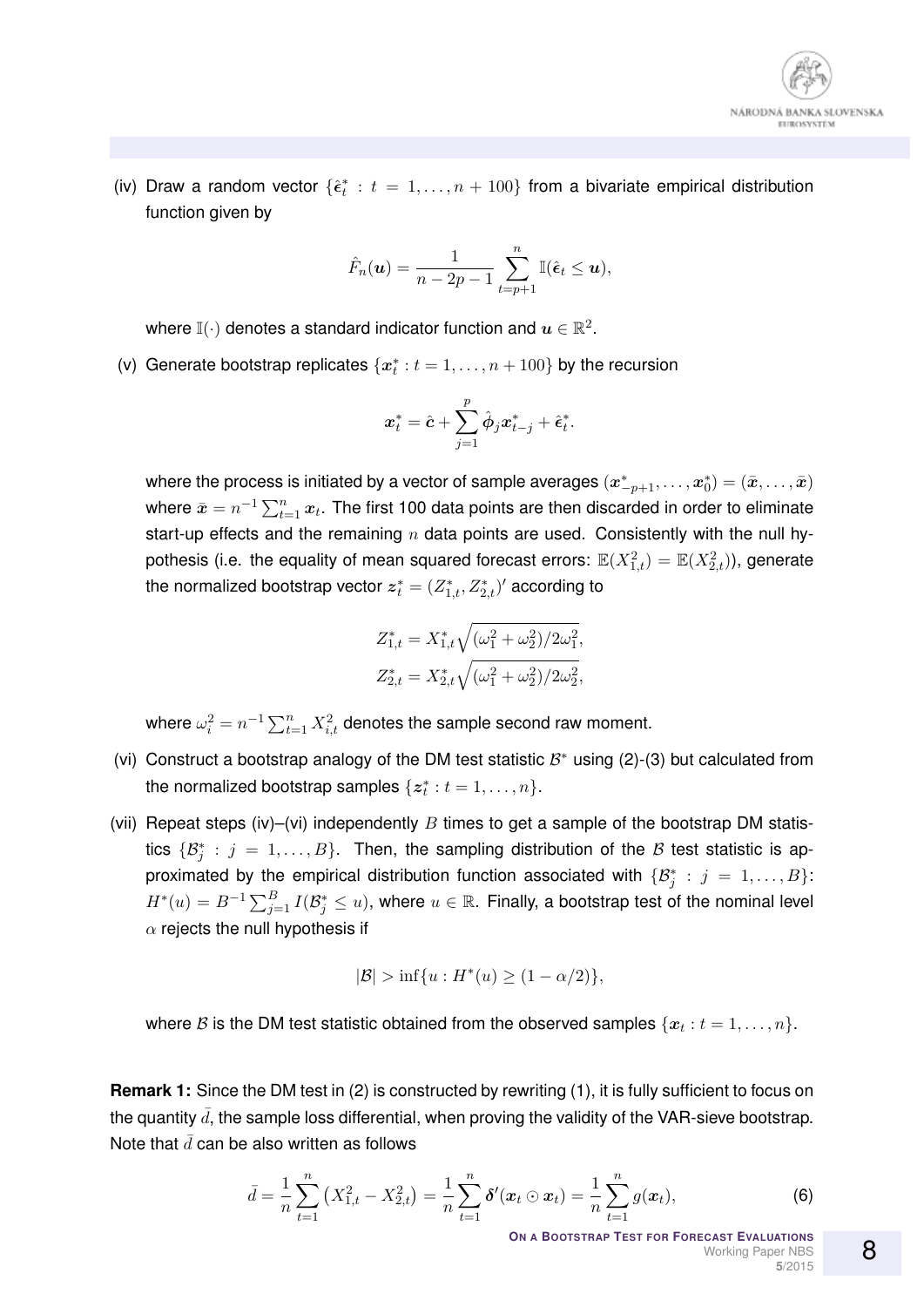where  $x_t = (X_{1,t}, X_{2,t})'$ ,  $\odot$  denotes element-by-element multiplication and  $\boldsymbol{\delta} = (1,-1)'$ . Since  $q(x_t)$  function in (6) is continuously differentiable with bounded (second) partial derivatives, condition C in Meyer and Kreiss (2014) is satisfied. The validity of the VAR-sieve bootstrap thus follows directly from Theorem 4.1 in Meyer and Kreiss (2014).

**Remark 2:** An important question is to what extent the VAR-sieve bootstrap works for stochastic processes not stemming from the representation in (5). One can argue that the closure of a VAR( $\infty$ ) representation in (5) is fairly large which means that for any non-linear stochastic process there exist another process in the closure of linear processes (see Bickel and Bühlmann (1997)). This finding implies that the VAR-sieve bootstrap is very likely to give satisfactory results even for stochastic processes deviating from a Wold representation.

**Remark 3:** It is well known statistical fact that standard estimators of VAR models suffer from a small sample bias (see, e.g., Yamamoto and Kunitomo (1984) and Engsted and Pedersen (2014)). However, Kim and Durmaz (2012) show that a bootstrap bias correction does not necessarily improve the forecast performance. The reason is that although a bootstrap procedure reduces a bias, it tends to increase a variance, and thus, the impact on the MSE is ambiguous. Therefore, the bootstrap bias correction of the estimated VAR parameters in Step (ii) of Algorithm 1 is not implemented here.

**Remark 4:** It is worth remarking that the bootstrap procedure can be used also for other forecast accuracy measures such as the mean absolute error (MAE) (i.e.  $G(X) = |X|$ ). It can be shown that the MAE is continuously differentiable almost everywhere for  $X \in \mathbb{R}^{13}$  Our additional simulation experiments show the BDM test based on the MAE works works as well as for the MSE measure.<sup>14</sup>

### **3. MONTE CARLO SIMULATIONS**

In this section, the size and power properties of the proposed BDM and DM test statistics are assessed by means of Monte Carlo experiments.

#### **3.1 EXPERIMENTAL DESIGN**

Following Christensen, Diebold, Rudebusch, and Strasser (2007), the experiments are based on artificial data generated according to various configurations of  $AR(1)$  models given by<sup>15</sup>

$$
X_{i,t} = c_i + \phi_i X_{i,t-1} + \kappa_i \epsilon_{i,t}, \quad \text{for} \quad i \in \{1,2\}.
$$
 (7)

<sup>&</sup>lt;sup>13</sup>Note that the fact that the MAE is not continuously differentiable at a single point  $X = 0$  does not represent a problem for forecast errors drawn from a continuous distribution.

<sup>&</sup>lt;sup>14</sup>The results are available from the author upon request.

 $15$ It can be shown that an AR(1) model is a good approximation to the empirically observed forecasts errors (see Appendix A for further details).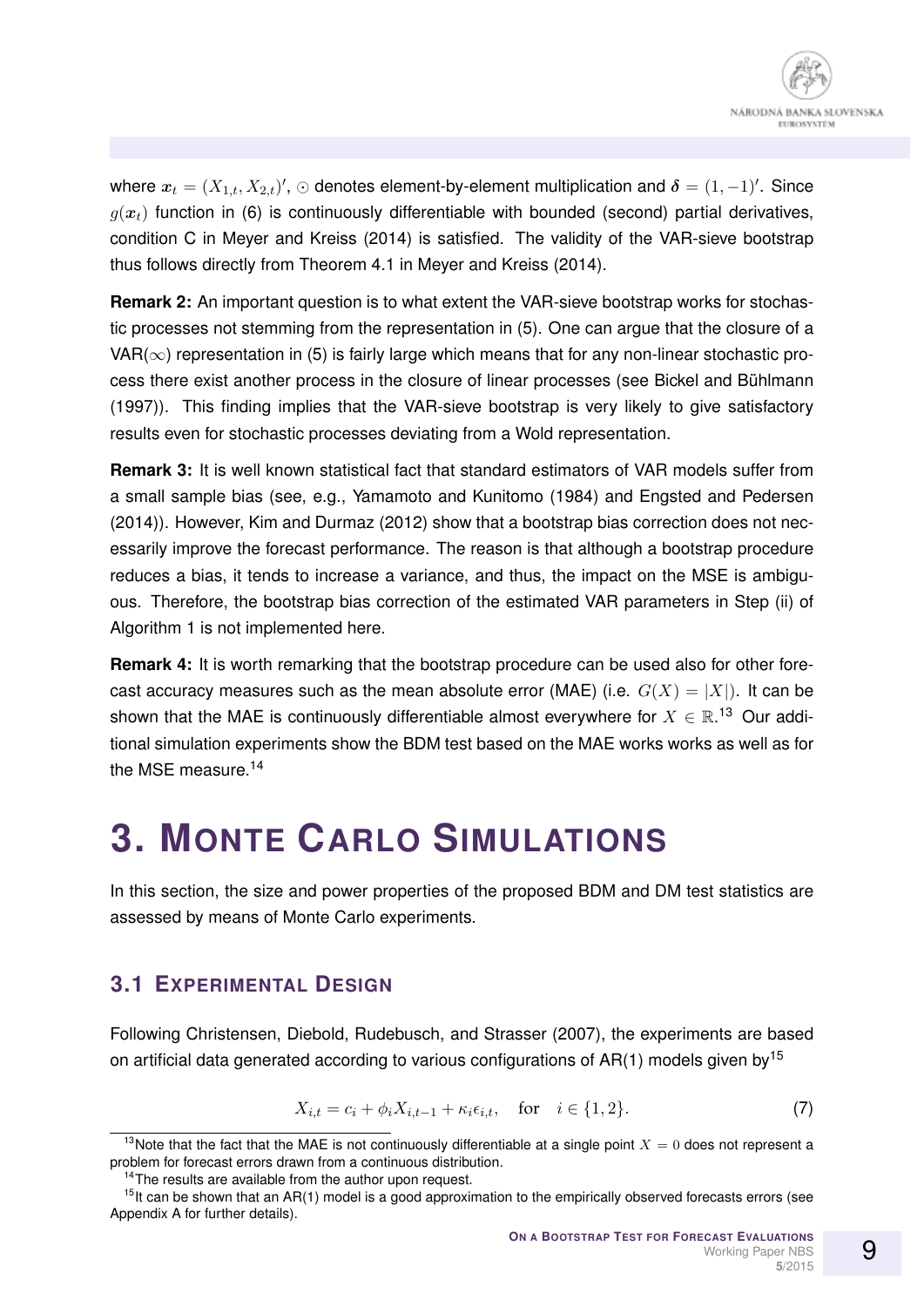The configuration of individual parameters is as follows:

**M1:**  $c_1 = c_2 = 0.2, \phi_1 = \phi_2 = 0.5, \kappa_1 = \kappa_2 = 1.0;$ **M2:**  $c_1 = c_2 = 0.2, \phi_1 = \phi_2 = 0.8, \kappa_1 = \kappa_2 = 1.0;$ **M3:**  $c_1 = 0.4$ ,  $c_2 = 0.2$ ,  $\phi_1 = \phi_2 = 0.8$ ,  $\kappa_1 = \kappa_2 = 1.0$ ; **M4:**  $c_1 = c_2 = 0.2, \phi_1 = 0.8, \phi_2 = 0.5, \kappa_1 = \kappa_2 = 1.0;$ **M5:**  $c_1 = c_2 = 0.2, \phi_1 = \phi_2 = 0.8, \kappa_1 =$ √ 2.0,  $\kappa_2 = 1.0$ ;

Note that M1 and M2 models are used to asses the size properties of the tests, whereas M3 – M5 models assess the power properties. Experiments proceed by generating 1,000 independent artificial time series  $\{(X_{1,t}, X_{2,t}) : t = 1, \ldots, 100 + n\}$  with  $n \in \{50, 100, 200\}$  for each design point. The first 100 data points of each series are then discarded in order to eliminate start-up effects and the remaining  $n$  data points are used to compute the value of the BDM and the DM test statistics. In each case, the bivariate vector of correlated errors  $\epsilon_t = (\epsilon_{1,t}, \epsilon_{2,t})'$  is calculated as  $\epsilon_t = Pv_t$ , where  $v_t = (v_{1,t}, v_{2,t})'$  are bivariate independent random varieties drawn from either  $N(0, 1)$  or  $t(10)$  distributions and P is the lower triangular matrix of the Choleski decomposition of the correlation matrix  $R$  with the pairwise correlation coefficient  $\rho$  such that

$$
\boldsymbol{R} = \begin{bmatrix} 1 & \rho \\ \rho & 1 \end{bmatrix} = \boldsymbol{P}\boldsymbol{P}', \quad \text{where} \quad \boldsymbol{P} = \begin{bmatrix} 1 & 0 \\ \rho & \sqrt{1 - \rho^2} \end{bmatrix}.
$$

Two values of the pairwise correlation  $\rho \in \{0.25, 0.75\}$  between model innovations are considered for the Monte Carlo experiments.

#### **3.2 SIMULATION RESULTS**

The Monte Carlo rejection frequencies of the DM test based on (2)-(3) and the proposed BDM test based on Algorithm 1 of nominal level 0.10 (the level usually used in the forecasting literature) are reported in Tables  $1 - 2$ . The results suggest the following:

(i) For all relevant data points (see models M1 and M2), the proposed BDM test has empirical levels very close to the nominal level 0.10, regardless of the sample size  $n$  and the pairwise correlation  $\rho$  of model innovations, whereas the original DM test exhibits a serious size distortion even in a relatively large sample (e.g.  $n = 200$ ). The size distortion of the DM test is negatively affected mainly by the persistence of data (compare the results for M1 and M2 models), whereas the cross-correlation between forecast errors plays a minor role.

(ii) As might be expected, some power loss is observed in the case of the BDM test as compared to the original DM test. Nevertheless, the power results improve quickly with the increasing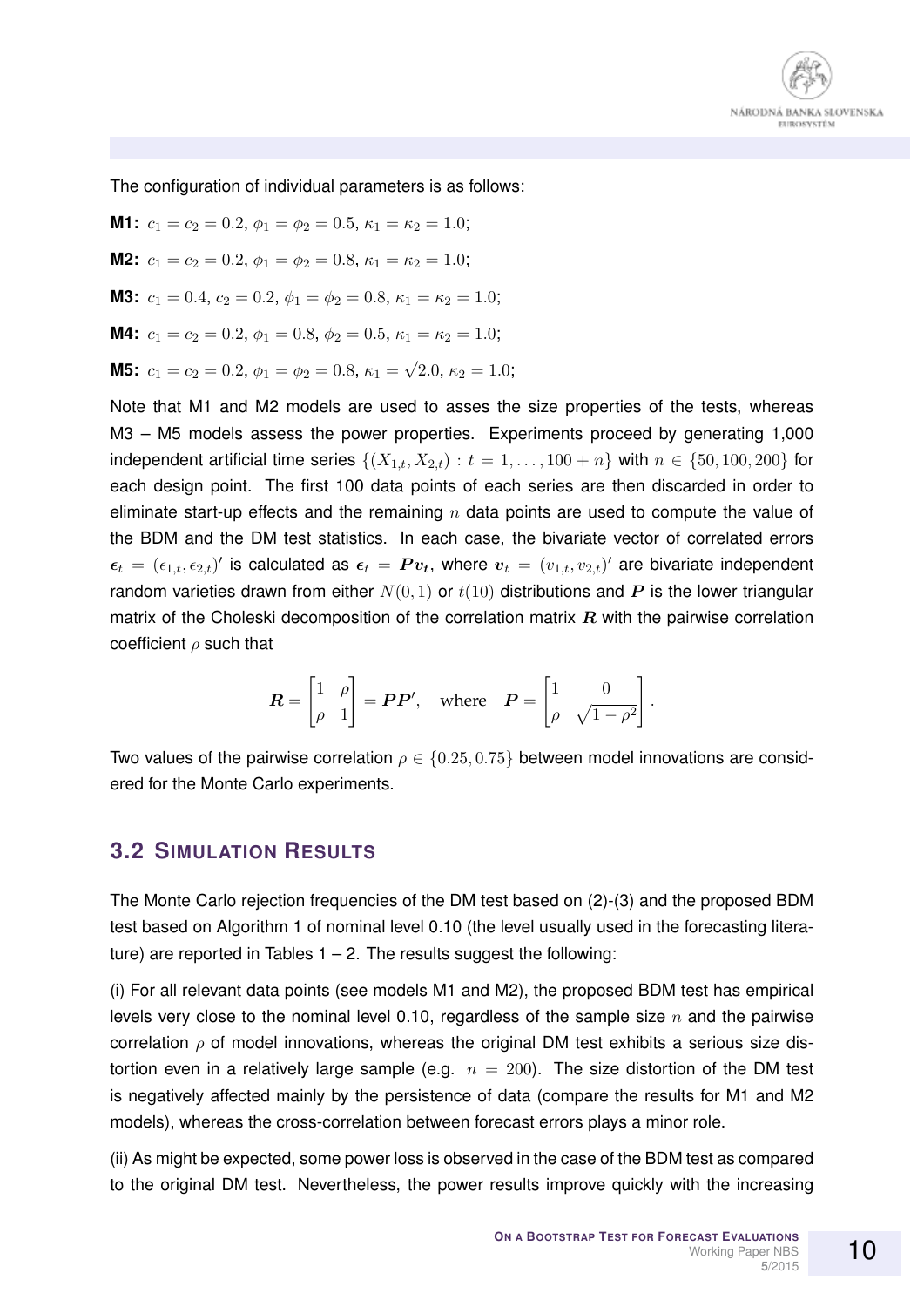sample size  $n$ . In any case, the observed power loss is not of a magnitude that makes the BDM test unattractive for applications.

(iii) No significant differences in the size and power results of the BDM and DM tests are observed for Gaussian and heavy-tailed innovations.

Table 1: Empirical Rejection Frequencies of the BDM and DM Tests:  $N(0, 1)$  innovations

|                | $n=50$        |               |                                                                                     |               | $n=100$       |               |               |                                                                                                                                                 | $n = 200$     |               |               |               |
|----------------|---------------|---------------|-------------------------------------------------------------------------------------|---------------|---------------|---------------|---------------|-------------------------------------------------------------------------------------------------------------------------------------------------|---------------|---------------|---------------|---------------|
|                |               |               | $\rho = 0.25$ $\rho = 0.75$ $\rho = 0.25$ $\rho = 0.75$ $\rho = 0.25$ $\rho = 0.75$ |               |               |               |               |                                                                                                                                                 |               |               |               |               |
| <b>DGP</b>     | $\mathcal{B}$ | $\mathcal{D}$ | $\mathcal{B}$                                                                       | $\mathcal{D}$ | $\mathcal{B}$ | $\mathcal{D}$ | $\mathcal{B}$ | $\mathcal{D}$                                                                                                                                   | $\mathcal{B}$ | $\mathcal{D}$ | $\mathcal{B}$ | $\mathcal{D}$ |
| M1             | 0.08          |               |                                                                                     |               |               |               |               | $0.19$ 0.07 0.16 0.10 0.16 0.09 0.15 0.09 0.11 0.10 0.14                                                                                        |               |               |               |               |
| M2             |               |               |                                                                                     |               |               |               |               | $\vert$ 0.10 0.32 0.09 0.29 $\vert$ 0.09 0.24 0.10 0.25 $\vert$ 0.09 0.19 0.11 0.21                                                             |               |               |               |               |
| M <sub>3</sub> |               |               |                                                                                     |               |               |               |               | $\mid$ 0.22 $\mid$ 0.53 $\mid$ 0.39 $\mid$ 0.68 $\mid$ 0.38 $\mid$ 0.60 $\mid$ 0.61 $\mid$ 0.82 $\mid$ 0.59 $\mid$ 0.76 $\mid$ 0.88 $\mid$ 0.95 |               |               |               |               |
| M4             | l 0.30 l      |               |                                                                                     |               |               |               |               | $0.64$ 0.46 0.80 0.64 0.87 0.78 0.96 0.93 0.98 0.99 1.00                                                                                        |               |               |               |               |
| M <sub>5</sub> |               |               |                                                                                     |               |               |               |               | 0.20 0.47 0.32 0.61 0.32 0.54 0.57 0.76 0.53 0.70 0.82 0.92                                                                                     |               |               |               |               |

Table 2: Empirical Rejection Frequencies of the BDM and DM Tests:  $t(10)$  innovations

|                | $n=50$        |               |                                                                                     |                                                                                                                                     | $n=100$ |                                           |  |               | $n = 200$     |                          |               |               |
|----------------|---------------|---------------|-------------------------------------------------------------------------------------|-------------------------------------------------------------------------------------------------------------------------------------|---------|-------------------------------------------|--|---------------|---------------|--------------------------|---------------|---------------|
|                |               |               | $\rho = 0.25$ $\rho = 0.75$ $\rho = 0.25$ $\rho = 0.75$ $\rho = 0.25$ $\rho = 0.75$ |                                                                                                                                     |         |                                           |  |               |               |                          |               |               |
| DGP            | $\mathcal{B}$ | $\mathcal{D}$ | $\mathcal{B}$                                                                       | $\mathcal{D}$                                                                                                                       |         | $\mathcal{B}$ $\mathcal{D}$ $\mathcal{B}$ |  | $\mathcal{D}$ | $\mathcal{B}$ | $\overline{\phantom{a}}$ | $\mathcal{B}$ | $\mathcal{D}$ |
| M1             |               |               |                                                                                     | $0.08$ 0.18 0.06 0.17 0.08 0.14 0.09 0.15 0.09 0.13 0.09 0.13                                                                       |         |                                           |  |               |               |                          |               |               |
| M <sub>2</sub> |               |               |                                                                                     | $\vert$ 0.09 0.28 0.11 0.30 $\vert$ 0.09 0.24 0.09 0.24 $\vert$ 0.10 0.20 0.10 0.20                                                 |         |                                           |  |               |               |                          |               |               |
| MЗ             |               |               |                                                                                     | $\mid$ 0.20 $\mid$ 0.46 $\mid$ 0.33 $\mid$ 0.59 $\mid$ 0.31 $\mid$ 0.52 $\mid$ 0.73 $\mid$ 0.49 $\mid$ 0.66 $\mid$ 0.80 $\mid$ 0.88 |         |                                           |  |               |               |                          |               |               |
| M <sub>4</sub> |               |               |                                                                                     | $0.31$ $0.64$ $0.44$ $0.79$ 0.54 0.81 0.75 0.94 0.91 0.97 0.99 1.00                                                                 |         |                                           |  |               |               |                          |               |               |
| M5             |               |               |                                                                                     | 0.21 0.49 0.31 0.63 0.31 0.53 0.55 0.77 0.52 0.68 0.84 0.92                                                                         |         |                                           |  |               |               |                          |               |               |

## **4. DO PRIVATE FORECASTERS BEAT TIME SERIES MODELS?**

As mentioned earlier, accurate forecasts of economic variables are of the fundamental importance not only for the measures of central banks but also for economic decisions of firms and households. In this section, a question whether professionals can beat forecasts from simple (autoregressive) time series models is briefly discussed.<sup>16</sup> Due to long history and a large number of economic variables, we evaluate forecasts from the US Survey of Professional Forecasters (SPF) and linear autoregressive models using the proposed BDM test. The null hypothesis

 $H_0$ :  $MSE(SPF) = MSE(AR)$  against  $H_1$ :  $MSE(SPF) \neq MSE(AR)$ 

<sup>&</sup>lt;sup>16</sup>The interested reader is referred to the Federal Reserve Bank of Philadelphia website for a list of approximately 80 related research papers.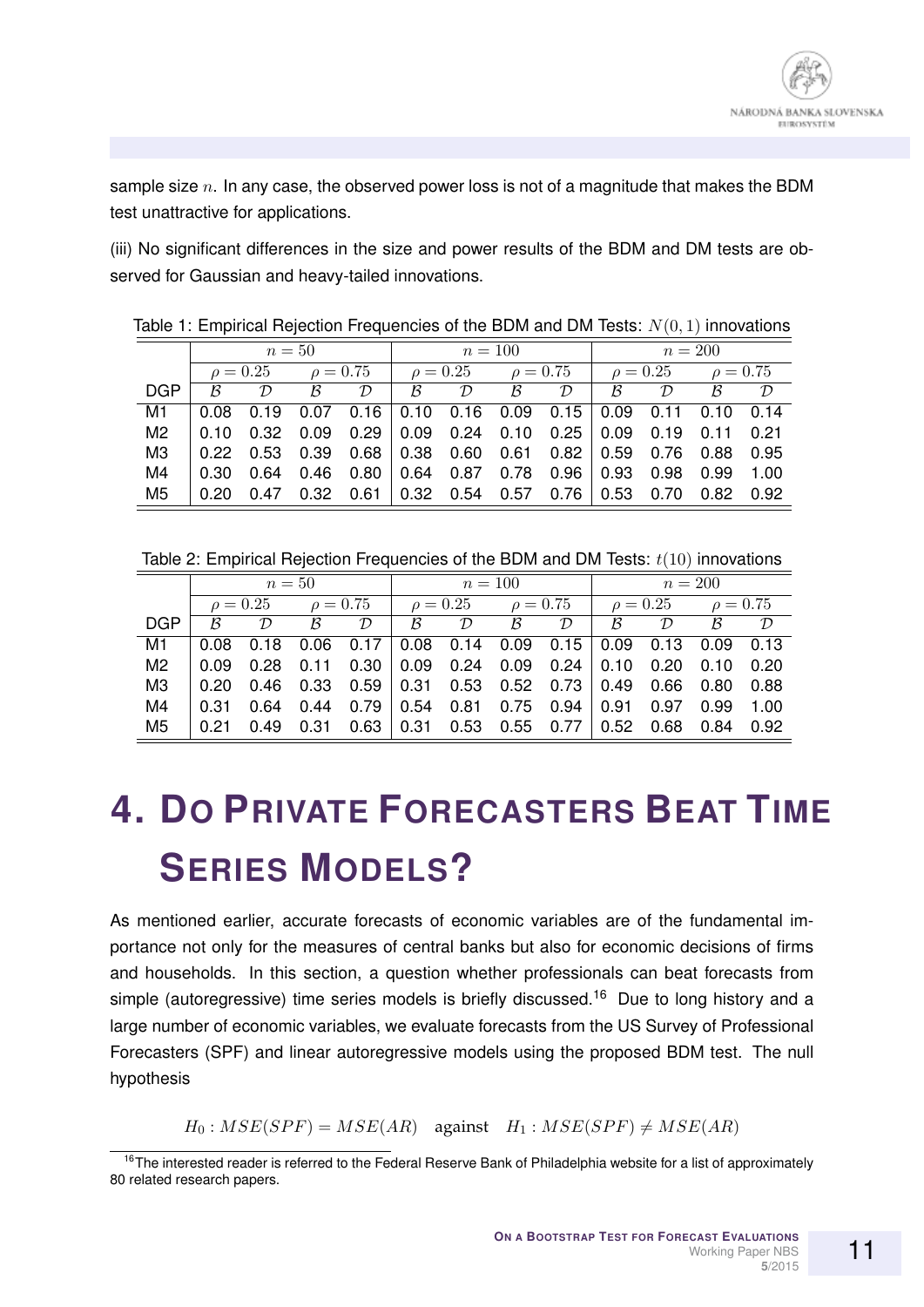

|              |                         |               | 1983 Q1-2012 Q3 | 1991 Q1 - 2012 Q3 |            |  |  |
|--------------|-------------------------|---------------|-----------------|-------------------|------------|--|--|
| variables    | horizon                 | $\mathcal{B}$ | $\mathcal{D}$   | $\mathcal B$      | ${\cal D}$ |  |  |
| AAA          | 1                       | 0.389         | 0.098           | 0.071             | 0.023      |  |  |
|              | 2                       | 0.586         | 0.168           | 0.220             | 0.108      |  |  |
|              | 3                       | 0.300         | 0.212           | 0.324             | 0.147      |  |  |
|              | 4                       | 0.307         | 0.192           | 0.398             | 0.198      |  |  |
| <b>TBILL</b> | 1                       | 0.080         | 0.034           | 0.121             | 0.051      |  |  |
|              | 2                       | 0.282         | 0.133           | 0.265             | 0.154      |  |  |
|              | 3                       | 0.385         | 0.221           | 0.436             | 0.317      |  |  |
|              | $\overline{\mathbf{4}}$ | 0.463         | 0.318           | 0.541             | 0.425      |  |  |
| <b>PGDP</b>  | 1                       | 0.097         | 0.062           | 0.485             | 0.454      |  |  |
|              | $\overline{c}$          | 0.109         | 0.033           | 0.557             | 0.401      |  |  |
|              | 3                       | 0.187         | 0.034           | 0.455             | 0.315      |  |  |
|              | $\overline{\mathbf{4}}$ | 0.056         | 0.009           | 0.207             | 0.048      |  |  |
| <b>GDP</b>   | 1                       | 0.130         | 0.069           | 0.265             | 0.177      |  |  |
|              | 2                       | 0.417         | 0.331           | 0.994             | 0.993      |  |  |
|              | 3                       | 0.693         | 0.681           | 0.825             | 0.806      |  |  |
|              | 4                       | 0.734         | 0.681           | 0.900             | 0.877      |  |  |
| IP           | 1                       | 0.182         | 0.114           | 0.291             | 0.198      |  |  |
|              | 2                       | 0.305         | 0.217           | 0.363             | 0.222      |  |  |
|              | 3                       | 0.258         | 0.147           | 0.270             | 0.161      |  |  |
|              | 4                       | 0.343         | 0.246           | 0.244             | 0.147      |  |  |
| <b>UR</b>    | 1                       | 0.019         | 0.003           | 0.027             | 0.014      |  |  |
|              | 2                       | 0.029         | 0.006           | 0.079             | 0.030      |  |  |
|              | 3                       | 0.064         | 0.013           | 0.101             | 0.037      |  |  |
|              | $\overline{4}$          | 0.025         | 0.006           | 0.022             | 0.012      |  |  |
| <b>HOUS</b>  | 1                       | 0.059         | 0.013           | 0.158             | 0.045      |  |  |
|              | $\overline{\mathbf{c}}$ | 0.109         | 0.034           | 0.245             | 0.093      |  |  |
|              | 3                       | 0.141         | 0.043           | 0.235             | 0.078      |  |  |
|              | $\overline{\mathbf{4}}$ | 0.138         | 0.044           | 0.221             | 0.050      |  |  |

Table 3: P-values of the BDM and DM Test Statistics

is tested for the following set of forecast errors with the forecast horizon from 1 up to 4 quarters: the 3-month Treasury Bill rate (TBILL), the AAA Corporate Bond yield (AAA), the real Gross Domestic Product growth rate (RGDP), the GDP deflator growth rate (PGDP), the Industrial Production growth rate (IP), the Unemployment rate (UR), and the Housing Starts (HOUS).<sup>17</sup> Due to an institutional break in the survey – the Federal Reserve Bank of Philadelphia took over the survey from the National Bureau of Economic Research in 1990 – we conduct our analysis over two different sub-samples: (i) 1983 Q1 – 2012 Q4 (i.e 120 observations); and (ii) 1991 Q1 – 2012 Q4 (i.e. 88 observations). Note that the SPF and AR model forecasts of the selected variables, including the forecast errors, are publicly available at the Federal Reserve Bank of Philadelphia website.<sup>18</sup>

The *p*-values of the BDM (based on  $B = 1,000$  bootstrap replications) and DM tests are pre-

 $17$ For all selected variables, the first data releases are considered. Similar results are obtained for later data vintages. Results are available from the second author upon request.

<sup>18</sup>www.philadelphiafed.org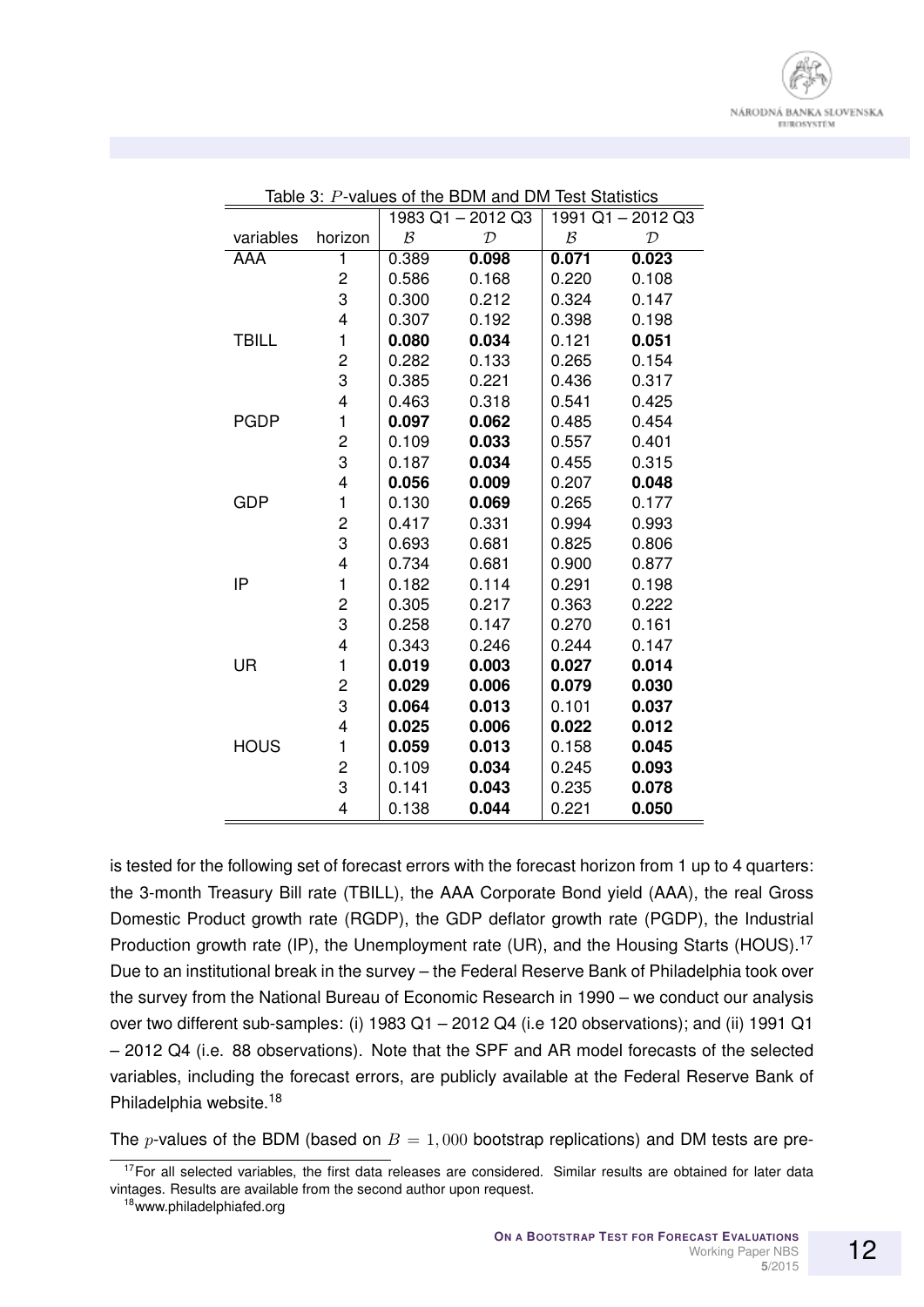

sented in Table 3. The results reveal dramatic differences in rejecting the null hypothesis. In particular, the BDM test rejects the null only in about 29% (14%) of cases at the nominal level 0.10, whereas the original DM in 54% (39%) using the long- (short-) sample. Put differently, the original DM test overrejects the null of the equal forecast accuracy hypothesis by factor 2 – 3 as compared to the BDM test. According to the reliable BDM test, the results indicate that the professionals beat the AR model forecasts systematically (over all forecast horizons) only for a single economic variable – the unemployment rate. This conclusion is perhaps not very surprising since the unemployment rate exhibits a high degree of business cycle asymmetry which might be predicted by professionals (based on previous experience) but not by linear AR models. What is more, we cannot find evidence of the systematic superior forecast performance of professionals in the case of interest rates (i.e. TBILL and AAA variables). This result is somewhat surprising keeping in mind the importance of the interest rates for the financial industry.

### **5. CONCLUSION**

This paper has considered a new bootstrap-based Diebold-Mariano test statistic for testing for the equal forecast accuracy between two alternative forecast models/methods. We have shown that the BDM test has very good size and reasonable power properties in finite samples, making the BDM test conservative, yet reliable. Empirical results reveal dramatic differences in inference between the DM and BDM statistics.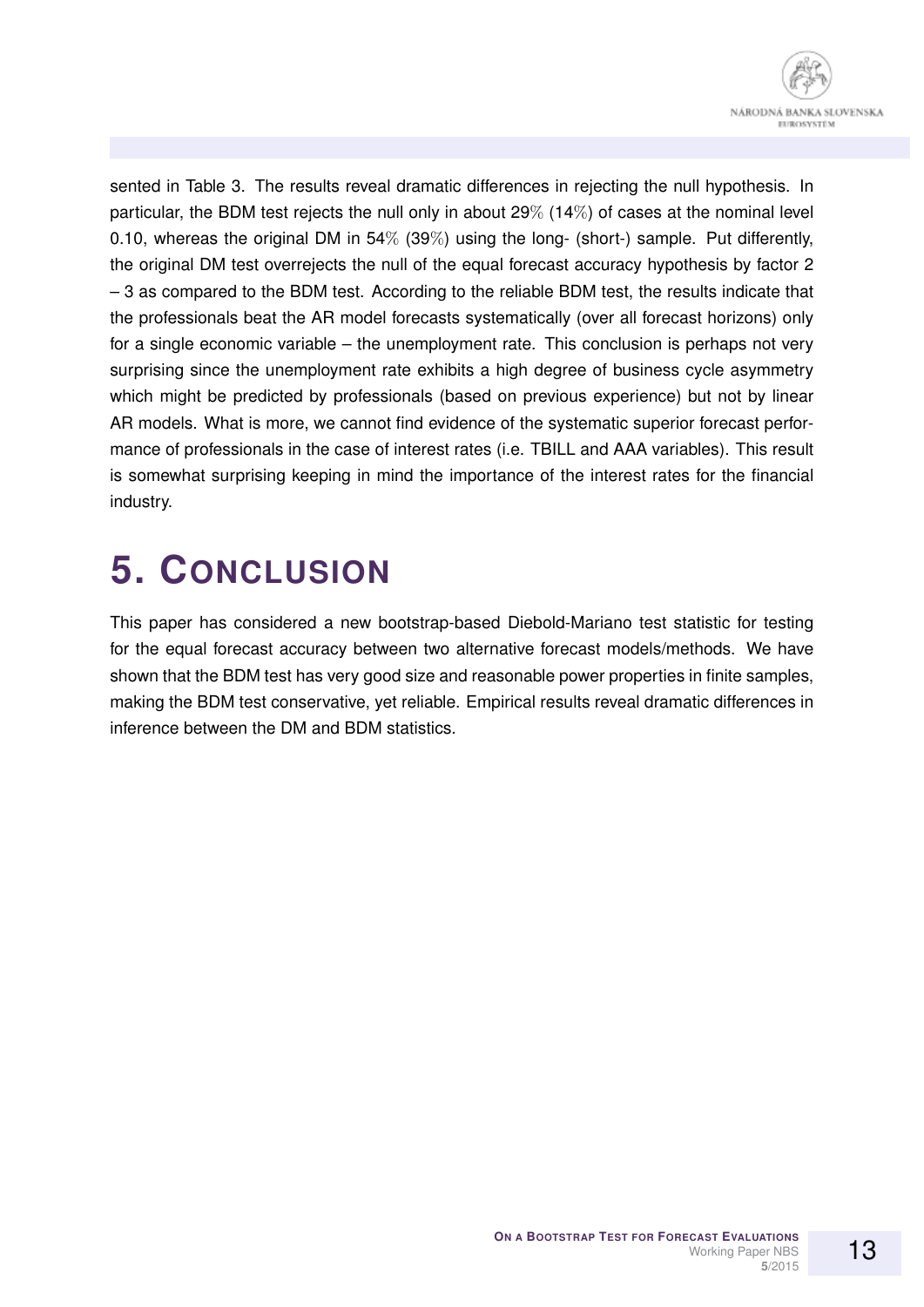

### **REFERENCES**

- ALONSO, A., D. PEÑA, AND J. ROMO (2002): "Forecasting time series with sieve bootstrap," *Journal of Statistical Planning and Inference*, 100, 1–11.
- (2003): "On sieve bootstrap prediciton intervals," *Statistics & Probability Letters*, 65, 13–20.
- ANDREWS, D. (1991): "Heteroskedasticity and autocorrelation consistent covariance matrix estimation," *Econometrica*, 59, 817–858.
- ANDREWS, D., AND J. MONAHAN (1992): "An improved heteroskedasticity and autocorrelation consistent covariance matrix estimator," *Econometrica*, pp. 953–966.
- BICKEL, P., AND P. BÜHLMANN (1997): "Closure of linear processes," *Journal of Theoretical Probability*, 10, 445–479.
- BOX, G., G. JENKINS, AND G. REINSEL (2008): *Time Series Analysis: forecasting and control*. Wiley.
- BÜHLMANN, P. (1997): "Sieve bootstrap for time series," *Bernoulli*, 3, 123–148.
- CHANG, Y., AND J. PARK (2003): "A sieve bootstrap for the test of a unit root," *Journal of Time Series Analysis*, 24, 379–400.
- CHOI, E., AND P. HALL (2000): "Bootstrap confidence regions computed from autoregressions of arbitrary order," *Journal of the Royal Statistical Society*, 62, 461–477.
- CHRISTENSEN, J., F. DIEBOLD, G. RUDEBUSCH, AND G. STRASSER (2007): "Multivariate Comparisons of Predictive Accuracy," *University of Pennsylvania*, manuscript.
- DAVISON, A., AND D. HINKLEY (1997): *Bootstrap Methods and Their Application*. Cambridge University Press.
- DIEBOLD, F., AND J. LOPEZ (1996): "Forecast evaluation and combination," .
- DIEBOLD, F., AND R. MARIANO (1995): "Comparing predictive accuracy," *Journal of Business & economic statistics*, 13, 253–263.
- ENGSTED, T., AND T. PEDERSEN (2014): "Bias-correction in vector autoregressive models: A simulation study," *Econometrics*, 2, 45–71.
- FUERTES, A. (2008): "Sieve bootstrap t-tests on long-run average parameters," *Computational Statistics & Data Analysis*, 52, 3354–3370.
- GONCALVES, S., AND T. VOGELSANG (2011): "Block bootstrap HAC robust tests: the sophistication of the naive bootstrap," *Econometric Theory*, 27, 745–791.

14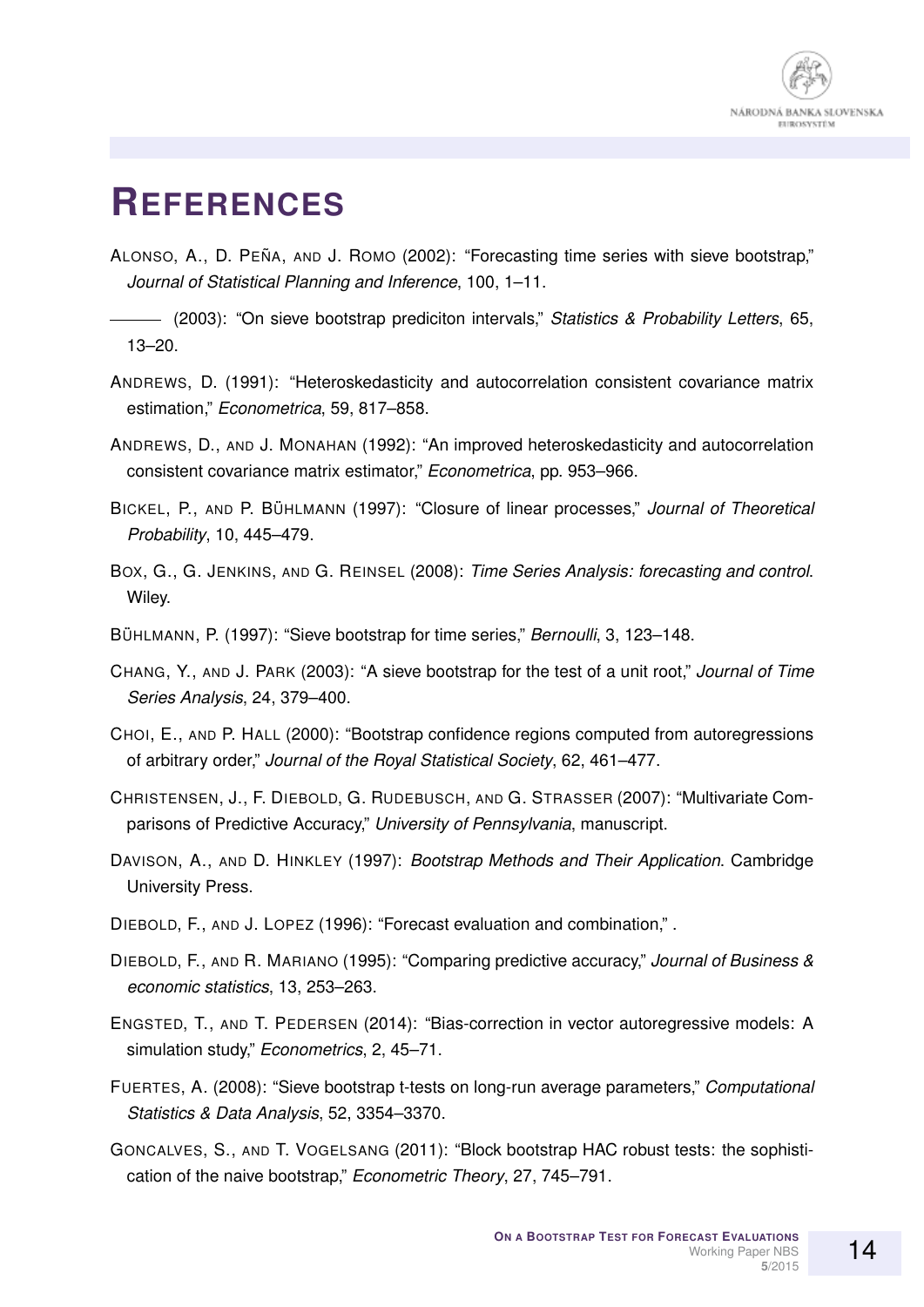- GONCALVES, S., AND L. KILIAN (2007): "Asymptotic and bootstrap inference for AR ( $\infty$ ) processes with conditional heteroskedasticity," *Econometric Reviews*, 26, 609–641.
- HANSEN, P. (2005): "A test for superior predictive ability," *Journal of Business & Economic Statistics*, 23, 365–380.
- HARVEY, D., S. LEYBOURNE, AND P. NEWBOLD (1997): "Testing the equality of prediction mean squared errors," *International Journal of forecasting*, 13, 281–291.
- KAPETANIOS, G., V. LABHARD, AND S. PRICE (2008): "Forecast combination and the Bank of England's suite of statistical forecasting models," *Economic Modelling*, 25, 772–792.
- KAPETANIOS, G., AND Z. PSARADAKIS (2006): "Sieve bootstrap for strongly dependent stationary processes," Discussion paper.
- KIM, H., AND N. DURMAZ (2012): "Bias correction and out-of-sample forecast accuracy," *International Journal of Forecasting*, 28, 575–586.
- LÜTKEPOHL, H. (2005): *New Introduction to Multiple Time Series Analysis*. Springer.
- MARIANO, R., AND D. PREVE (2012): "Statistical tests for multiple forecast comparison," *Journal of Econometrics*, 169, 123–130.
- MEYER, M., AND J. KREISS (2014): "On the vector autoregressive sieve bootstrap," *Journal of Time Series Analysis*, fortcoming.
- MULLER ¨ , U. K. (2014): "HAC corrections for strongly autocorrelated time series," *Journal of Business & Economic Statistics*, 32, 311–322.
- NEWEY, W., AND K. WEST (1994): "Automatic lag selection in covariance matrix estimation," *The Review of Economic Studies*, 61, 631–653.
- PALM, F., S. SMEEKES, AND J. URBAIN (2010): "A sieve bootstrap test for cointegration in a conditional error correction model," *Econometric Theory*, 26, 647–681.
- PAPARODITIS, E. (1996): "Bootstrapping autoregressive and moving average parameter estimates of infinite order vector autoregressive processes," *Journal of Multivariate Analysis*, 57, 277–296.
- POSKITT, D. (2008): "Properties of the Sieve Bootstrap for Fractionally Integrated and Non-Invertible Processes," *Journal of Time Series Analysis*, 29, 224–250.
- PSARADAKIS, Z. (2003a): "A bootstrap test for symmetry of dependent data based on a Kolmogorov–Smirnov type statistic," *Communications in Statistics*, 32, 113–126.

(2003b): "A sieve bootstrap test for stationarity," *Statistics & Probability Letters*, 62, 263–274.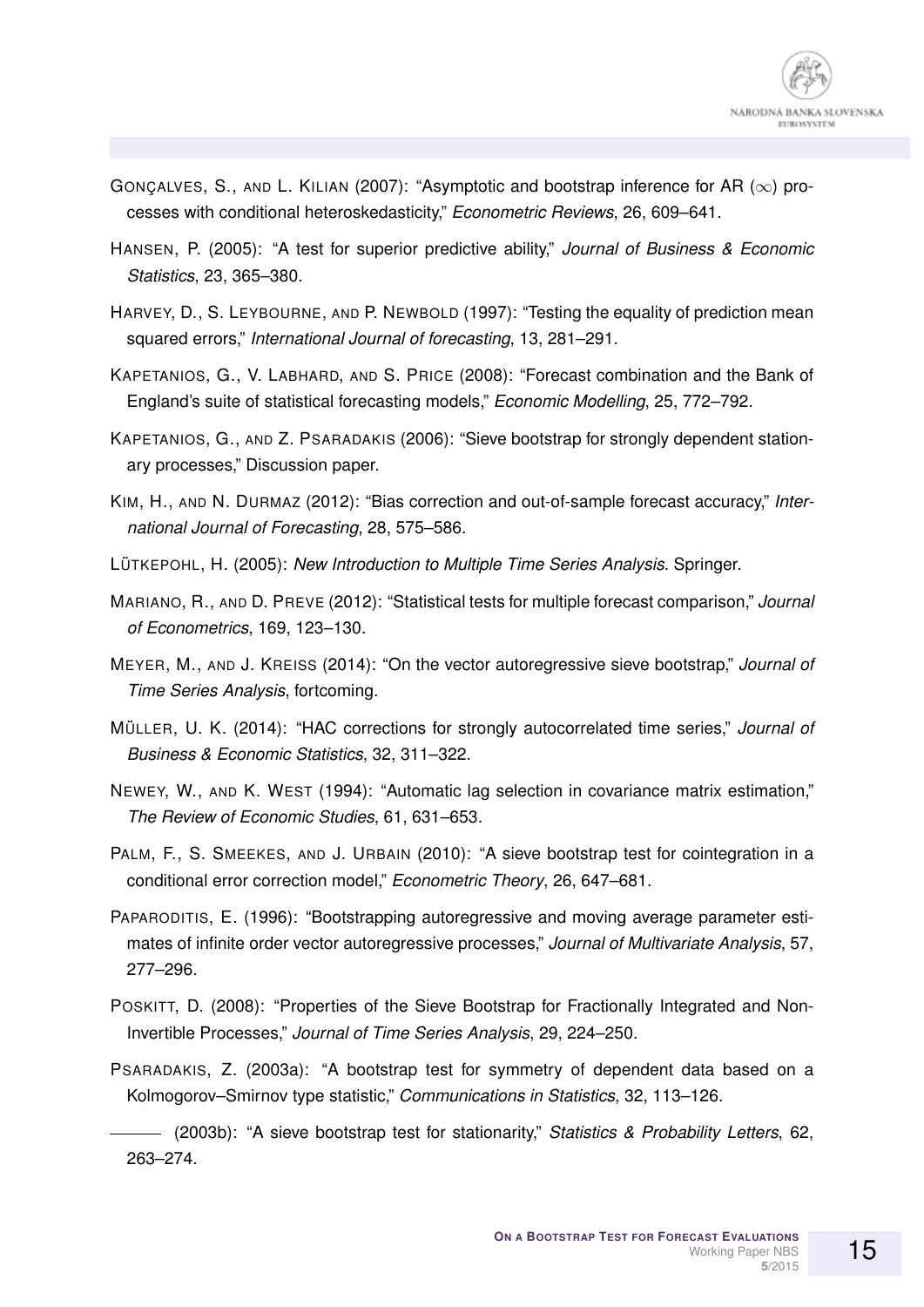

(2015): "Using the bootstrap to test for symmetry under unknown dependence," *Journal of Business & Economic Statistics*, fortcoming.

- SHIBATA, R. (1980): "Asymptotically efficient selection of the order of the model for estimating parameters of a linear process," *The Annals of Statistics*, 8, 147–164.
- STARK, T. (2010): "Realistic evaluation of real-time forecasts in the Survey of Professional Forecasters," *Federal Reserve Bank of Philadelphia Research Report*, 1.
- TJØSTHEIM, D., AND J. PAULSEN (1983): "Bias of some commonly-used time series estimates," *Biometrika*, 70, 389–399.
- WEST, K. (1996): "Asymptotic inference about predictive ability," *Econometrica*, 64, 1067–1084.

(2006): "Forecast evaluation," *Handbook of Economic Forecasting*, 1, 99–134.

- WHITE, H. (2000): "A reality check for data snooping," *Econometrica*, 68, 1097–1126.
- (2001): *Asymptotic Theory for Econometricians*. Academic Press.
- YAMAMOTO, T., AND N. KUNITOMO (1984): "Asymptotic bias of the least squares estimator for multivariate autoregressive models," *Annals of the Institute of Statistical Mathematics*, 36, 419–430.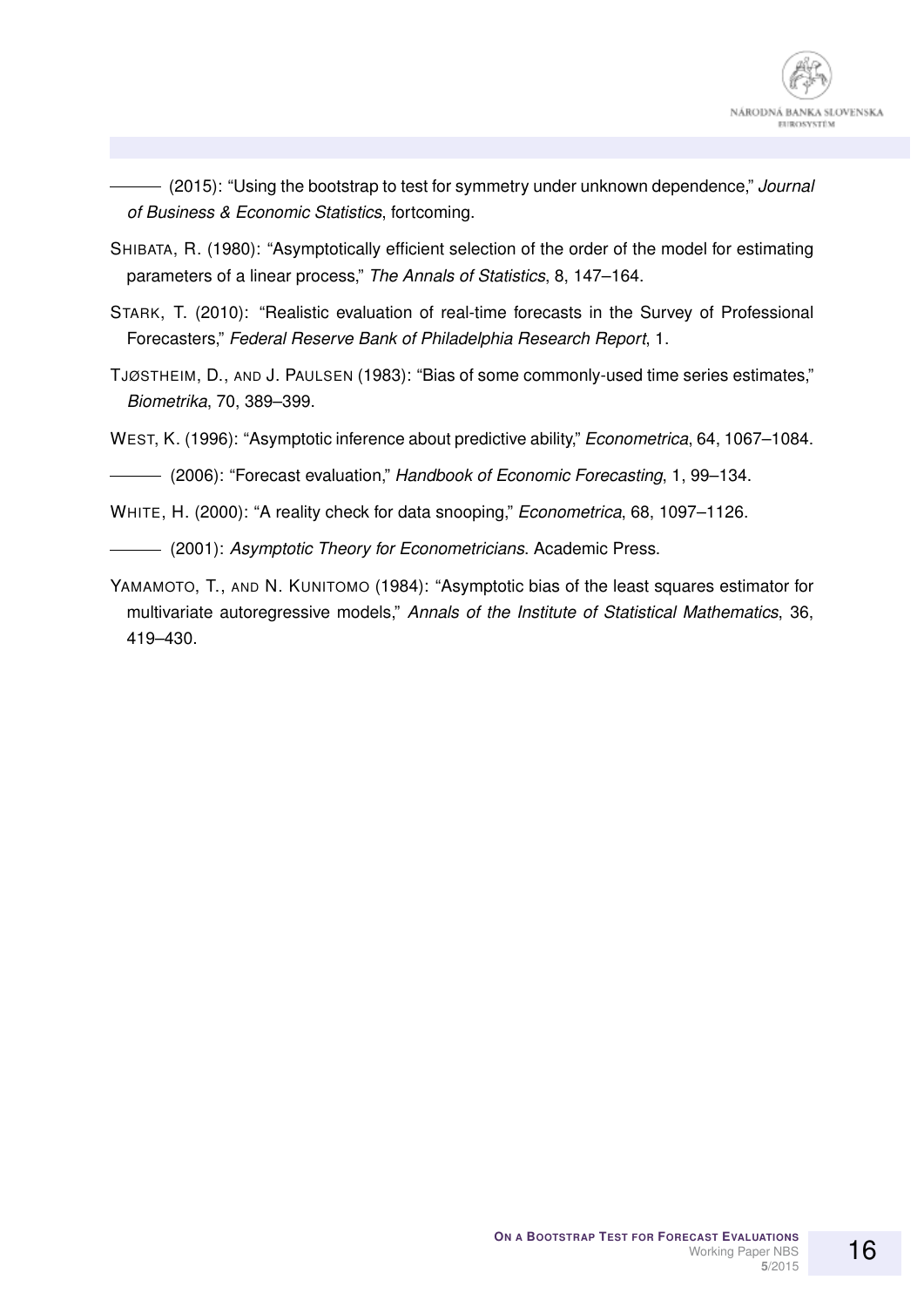

## **A. DO EMPIRICALLY OBSERVED FORECAST ERRORS FOLLOW AN MA PROCESS?**

In this section, we analyze the empirically observed forecast errors in order to shed some light on the question whether the h-step ahead forecast errors follow an MA $(h - 1)$  process or rather a more complex ARMA model, for which a Wold representation might be a reasonable approximation. This question is important not only theoretically to ensure validity of the VAR-sieve bootstrap (see Section 2) but also for the appropriate setup of the Monte Carlo experiments and, thus, reliability of their results (see Section 3).

Provided that the h-quarter ahead forecast errors follow a pure  $MA(h-1)$  process, then only the first  $h - 1$  autocorrelations should be statistically significantly different from zero, whereas the partial autocorrelations should decay gradually towards zero (see Box, Jenkins, and Reinsel (2008)). The estimated sample autocorrelations and partial autocorrelations of the 4-quarter ahead SPF and AR forecast errors for all selected economic variables are depicted in Figures 1-14 (including the asymptotic 95 % confidence intervals). The results indicate that an assumption about MA processes of forecasts errors is clearly violated for all economic variables under consideration. We can also conclude that an AR representation seems to be a reasonable approximation for the forecasting errors.<sup>19</sup> If this hypothesis is about to be correct, then the estimated residuals from an identified AR model should be white noise. For this reason, the AR models (with automatically determined lag order) are fitted to observed forecast errors and the estimated residuals are then inspected using both the Ljung-Box portmanteau  $(LBQ)$  test and McLeod and Li portmanteau  $(MLO)$  test with the lag order set to 10 (which is a reasonably small number as compared to the sample). The asymptotic  $p$ -values of the diagnostic tests are presented in Table 4. Although some differences between the SPF and AR models are observed, neither serial correlation nor heteroscedasticity is a serious problem for the estimated residuals. In particular, the null hypotheses about serial correlation and conditional heteroscedasticity are rejected only in less then 1/3 of the cases at the nominal level  $0.10^{20}$ 

<sup>&</sup>lt;sup>19</sup>Note that similar results are obtained for the forecast errors with a different forecast horizon  $h \in \{1,2,3\}$ . <sup>20</sup>Note that very similar results are obtained for other lag configurations of the diagnostic tests.

**ON A BOOTSTRAP TEST FOR FORECAST EVALUATIONS**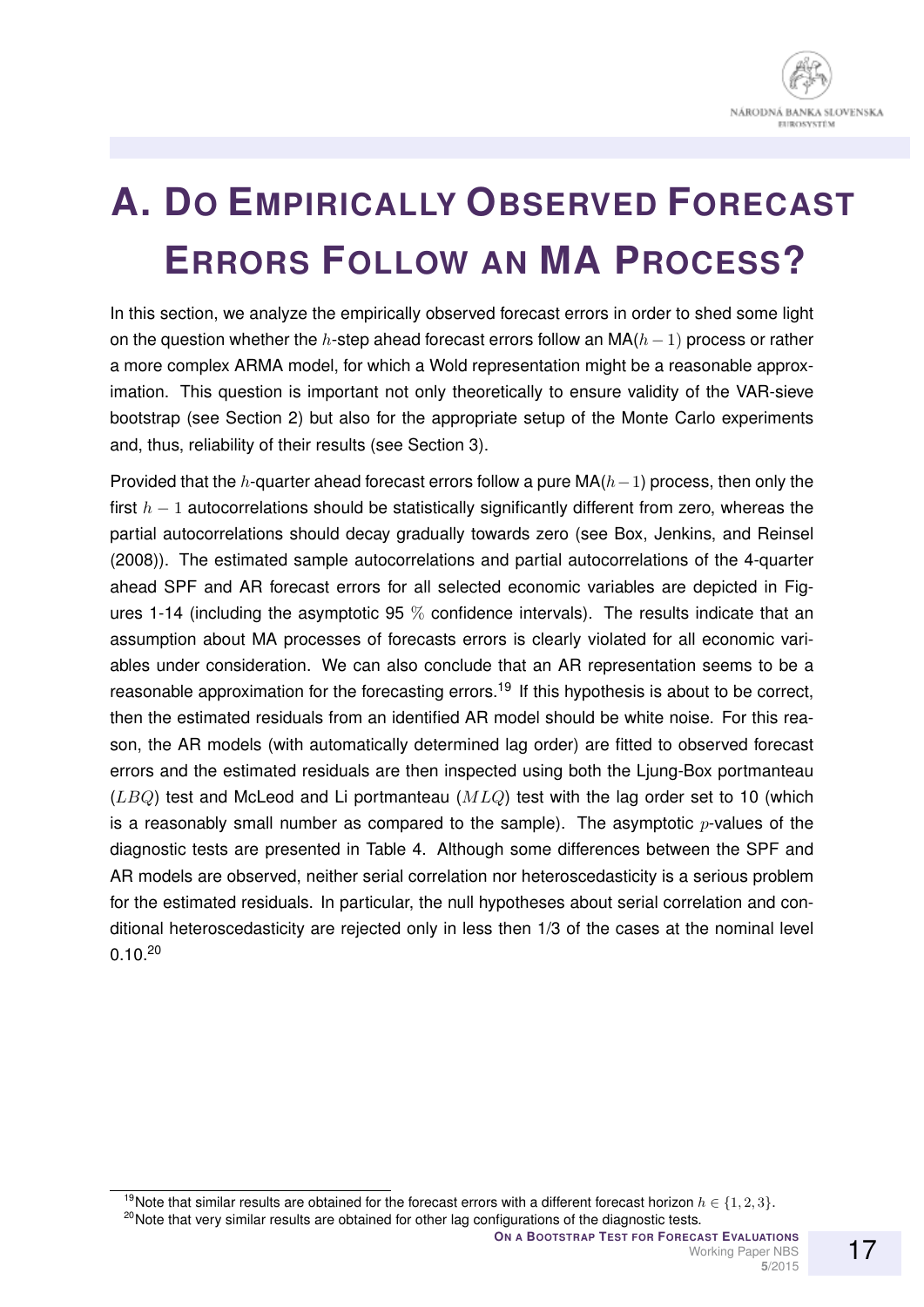



Figure 2: SPF (TBILL)





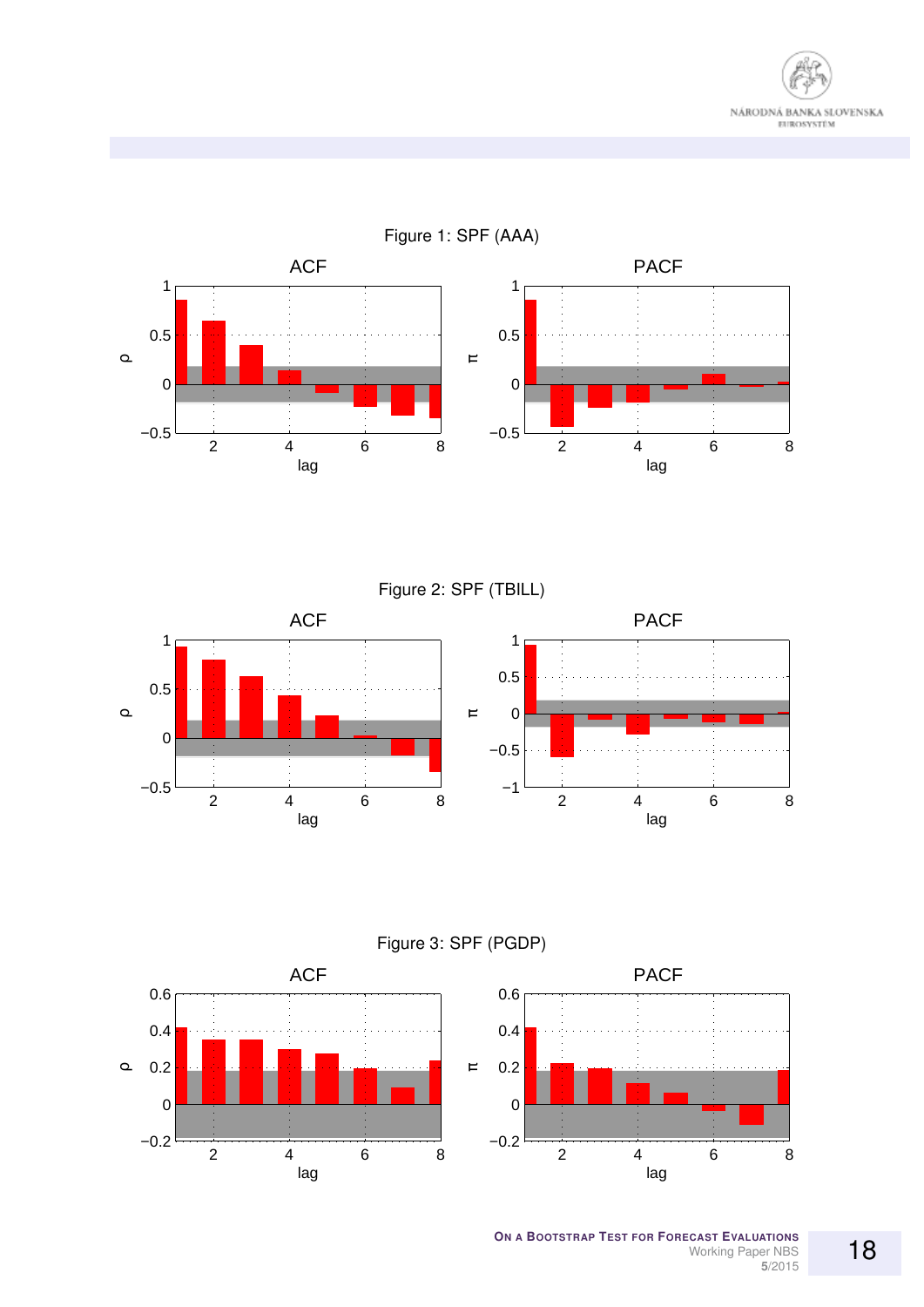



Figure 5: SPF (IP)





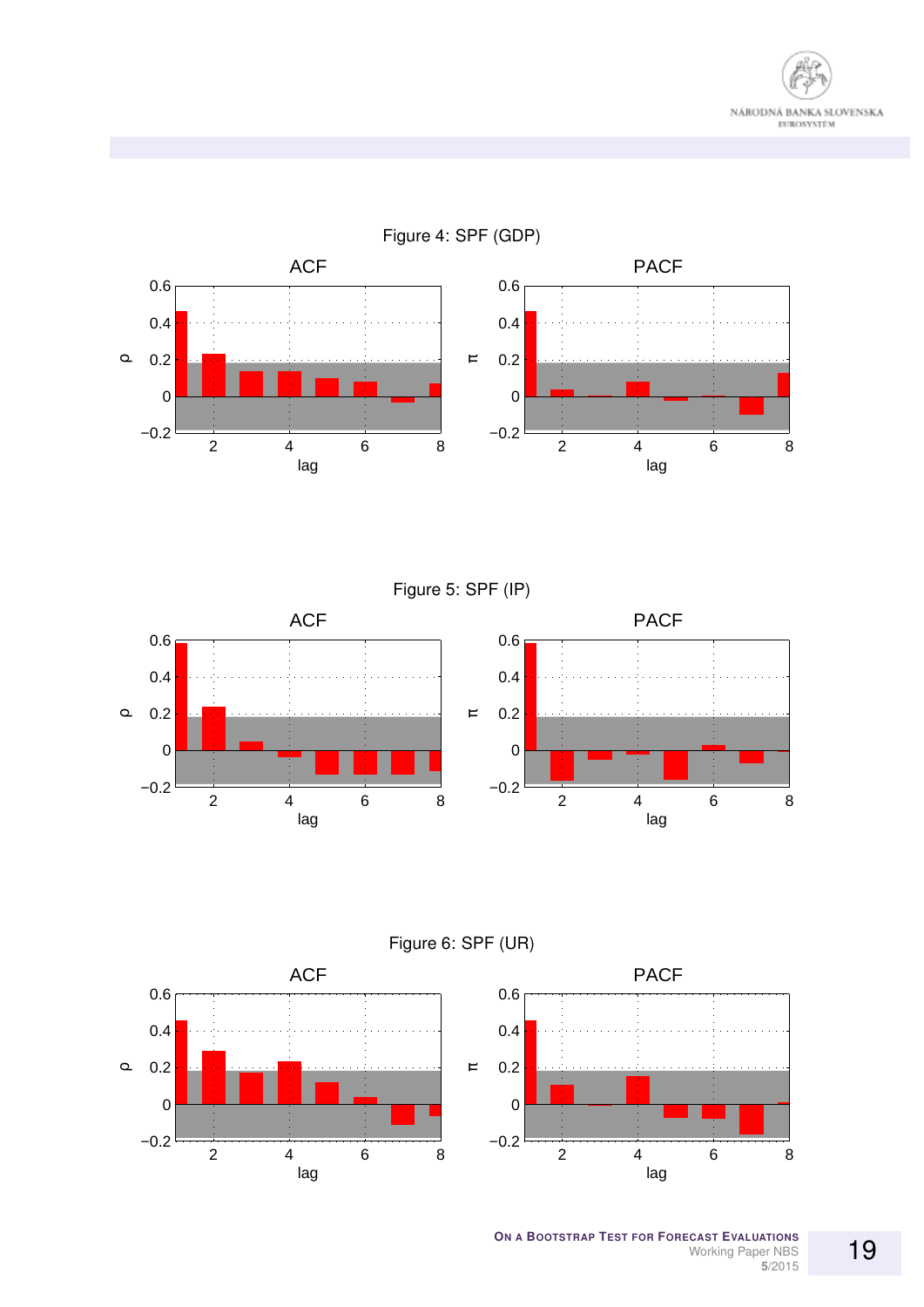



Figure 8: AR (AAA)





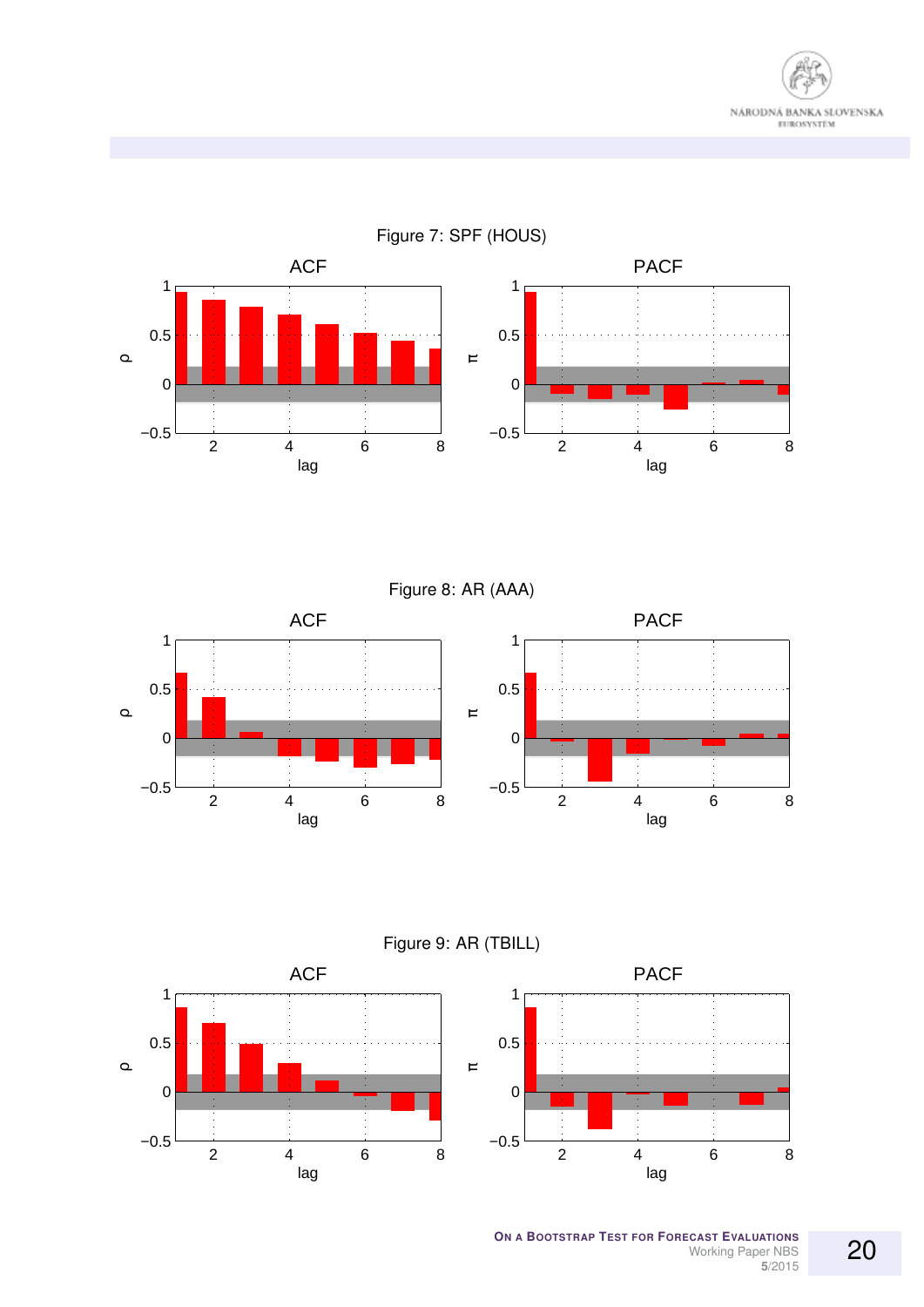



Figure 10: AR (PGDP)

Figure 11: AR (GDP)





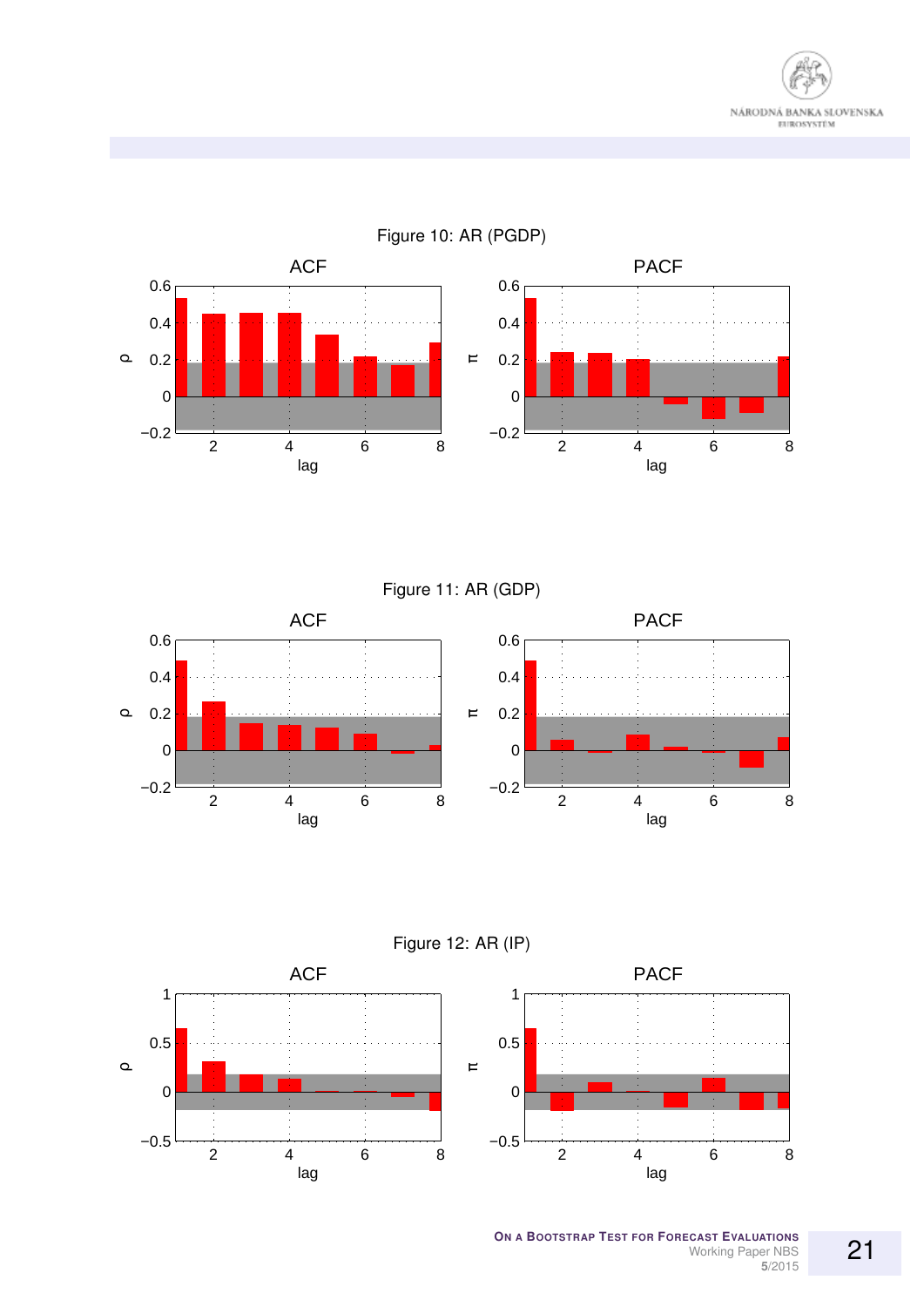



Figure 13: AR (UR)

Figure 14: AR (HOUS)